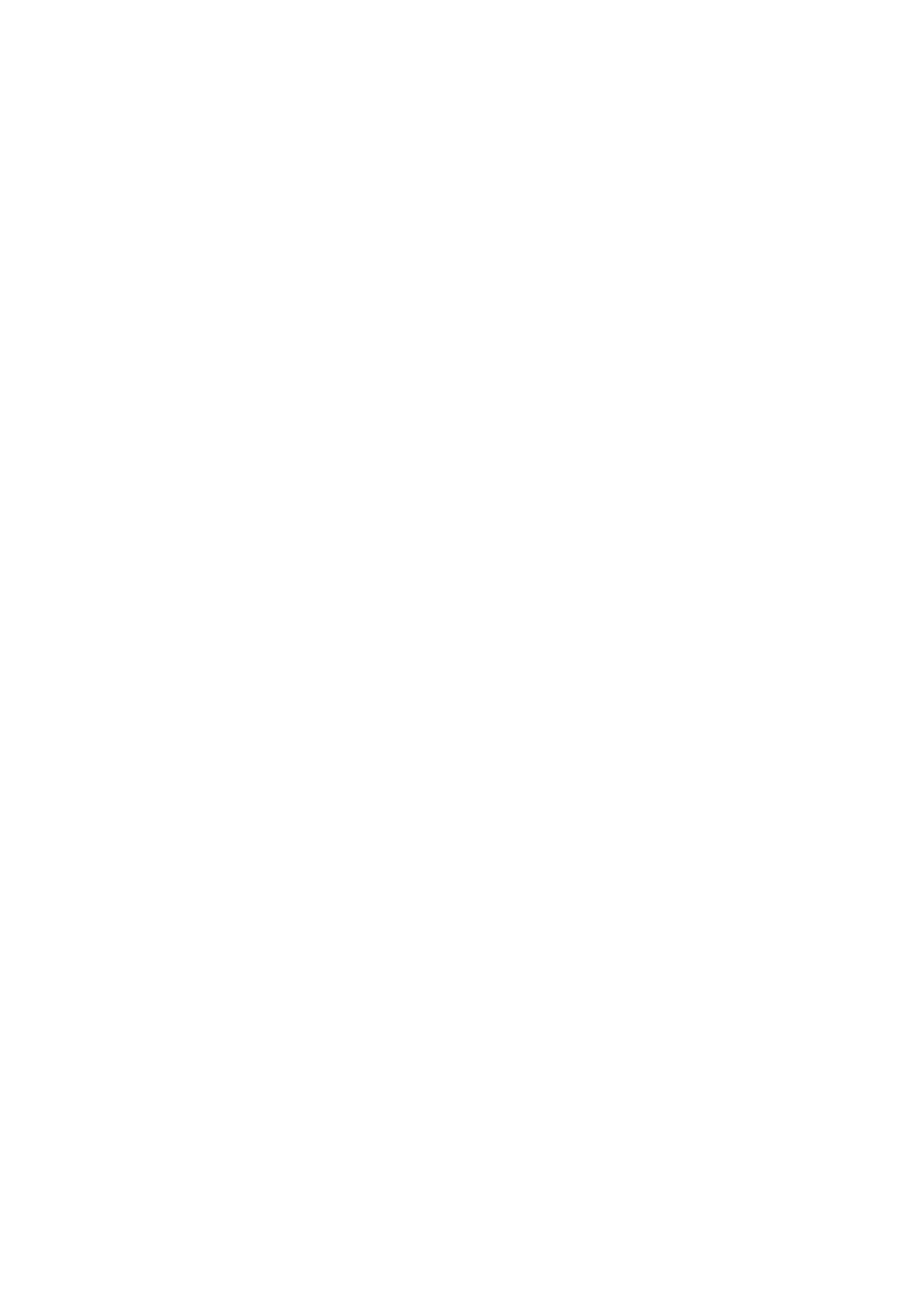# **Table of contents**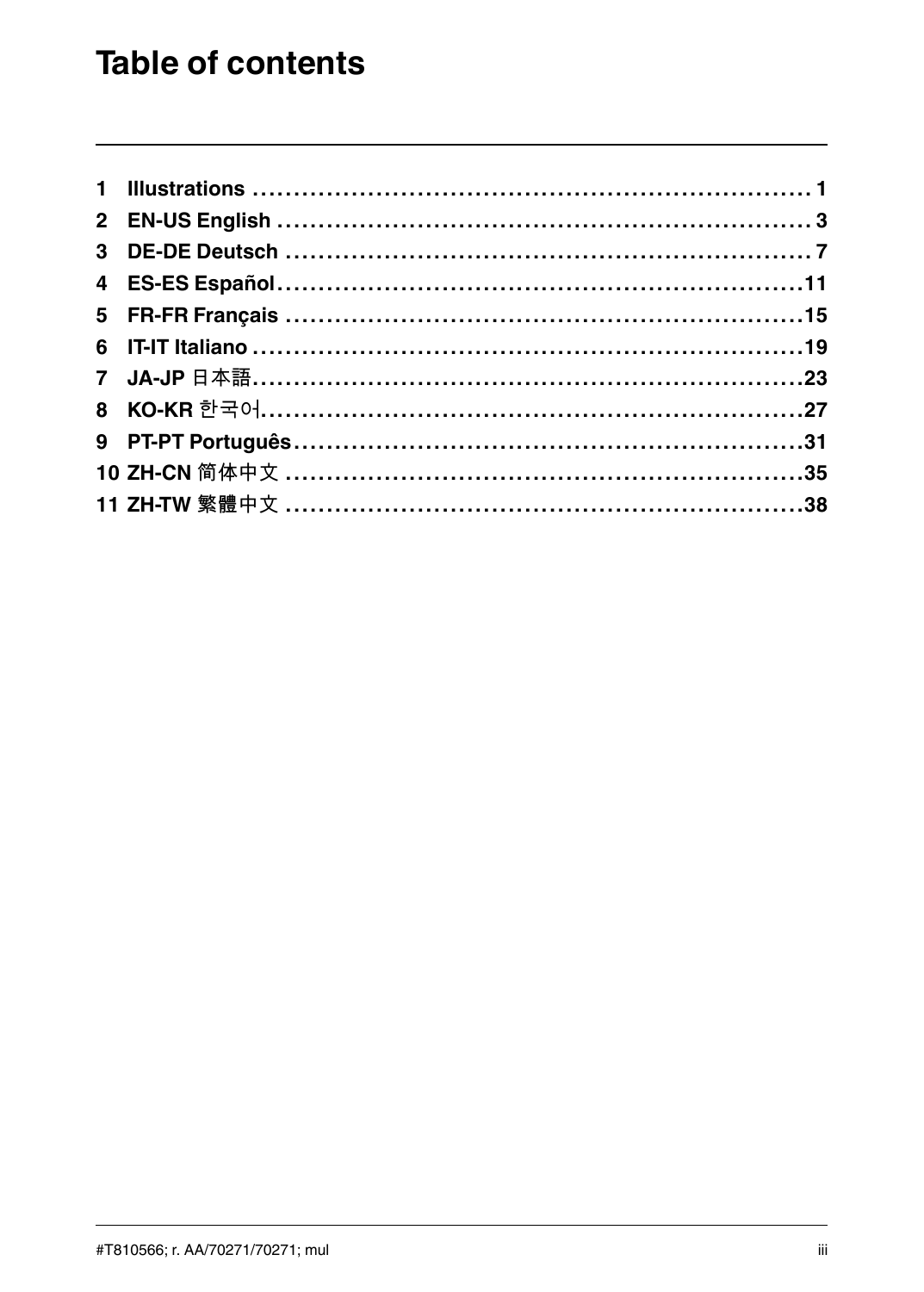# <span id="page-3-0"></span>**[1](#page-3-0) [Illustrations](#page-3-0)**



**Note** Explanations of the illustrations are provided in each language section.

<span id="page-3-2"></span><span id="page-3-1"></span>**Figure 1.1** View from the rear



**Figure 1.2** View from the front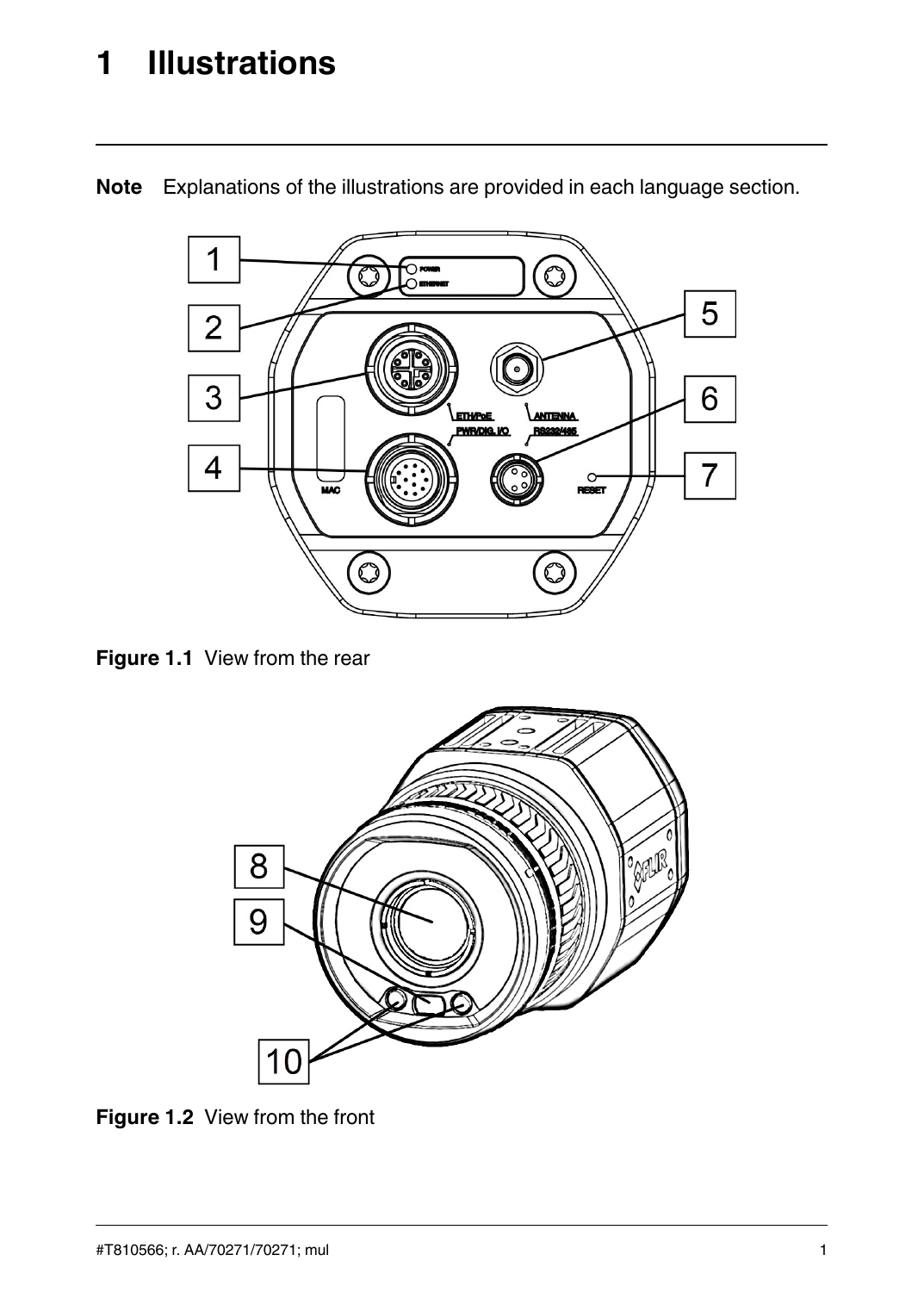# **[1](#page-3-0) [Illustrations](#page-3-0)**

<span id="page-4-0"></span>

**Figure 1.3** Typical FLIR EST Thermal Screening station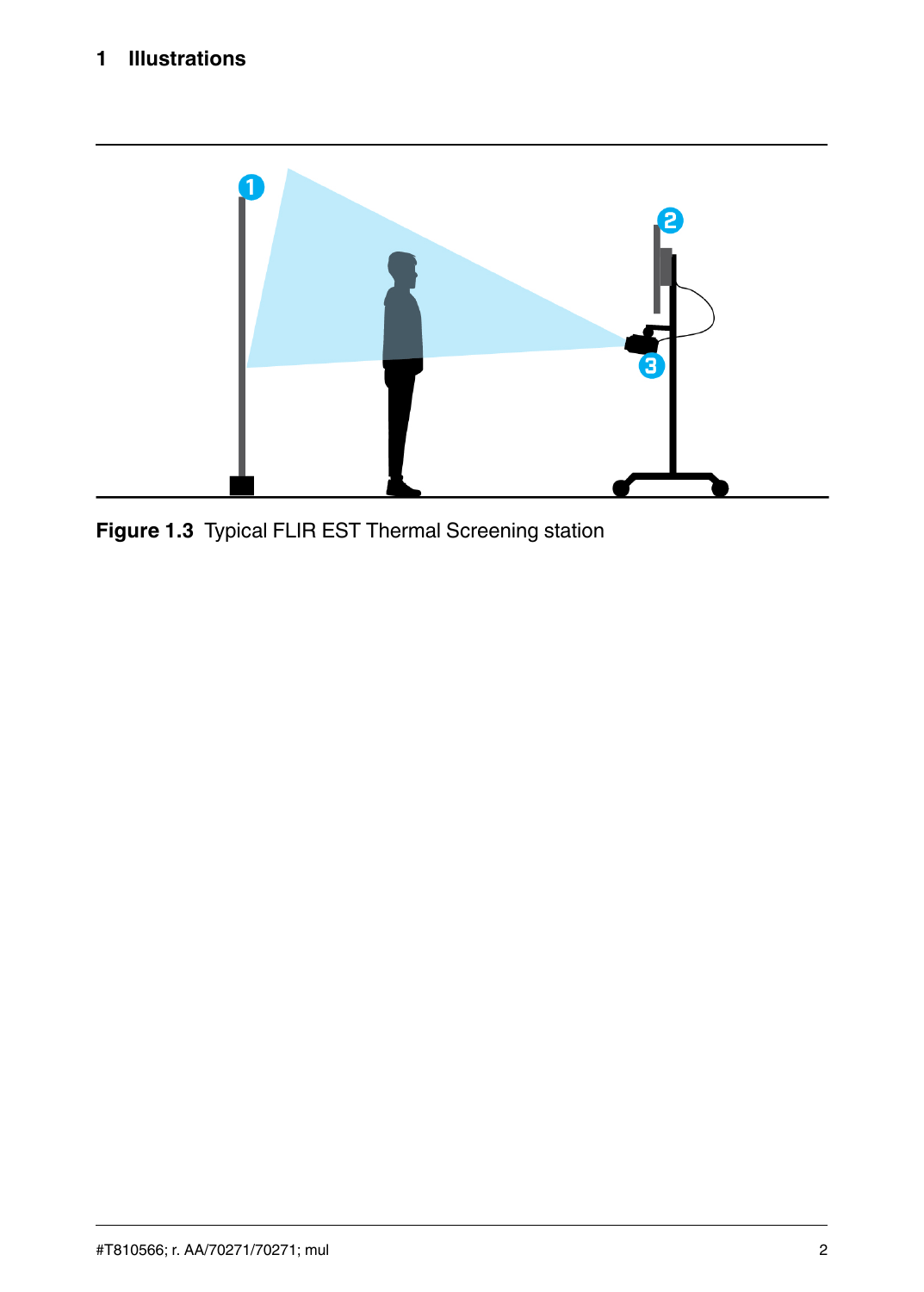# <span id="page-5-0"></span>**[2](#page-5-0) EN-US [English](#page-5-0)**

# **2.1 About FLIR EST Thermal Screening**

FLIR Systems provides different screening solutions for detection of elevated skin temperatures using thermal cameras.

No thermal camera can detect or diagnose a virus or infection, but with a FLIR EST Thermal Screening Solution it is possible to identify individuals with skin temperatures that are above a specified threshold. An elevated temperature may be one indicator that the person being screened may have a fever.

You can connect your FLIR camera to an external FLIR EST Thermal Screening software or use the screening functionality in the camera.

# **2.2 Online documentation**

The FLIR EST Thermal Screening documentation is continuously updated and published online.

To access the latest user manuals, product information, and other FLIR EST Thermal Screening resources, go to: http://support.flir.com/resources/est.



To access the latest FLIR A500–EST/FLIR A700–ESTuser manual, go to: http://support.flir.com/resources/ds6g.

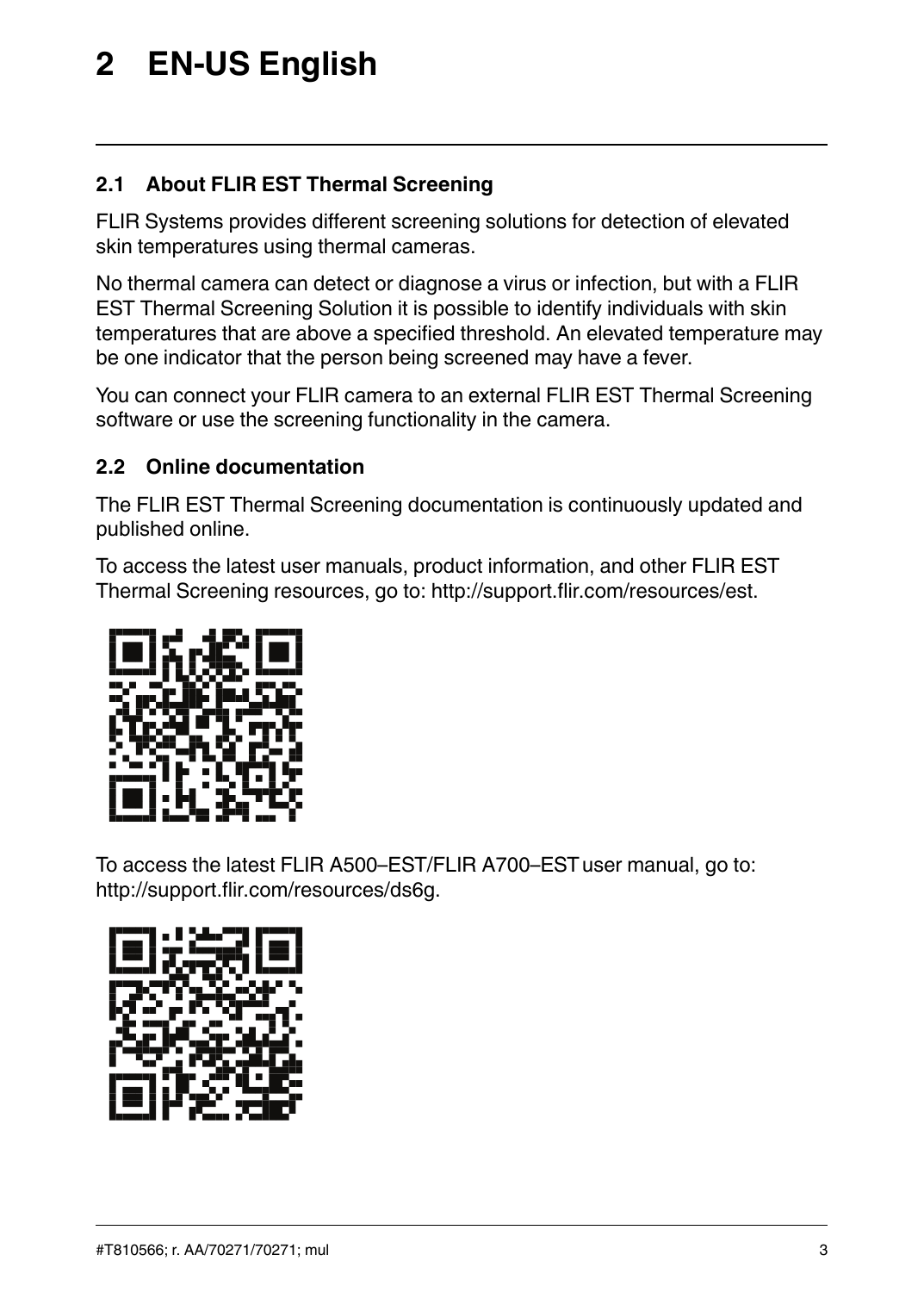# **[2](#page-5-0) EN-US [English](#page-5-0)**

#### **2.3 List of contents**

- Infrared camera
- Lens
- Ethernet cable M12 to RJ45F (0.3 m), P/N T911869ACC
- Printed documentation including the username and password for log in to the web interface of the camera

**Note** FLIR Systems reserves the right to discontinue models, parts or accessories, and other items, or to change specifications at any time without prior notice.

#### **2.4 Additional equipment needed**

To power the camera and for internet connection, the following standard equipment (not included) is needed:

- Standard Ethernet cables, 2 pieces
- Power over Ethernet (PoE) injector

#### **2.5 Extend your product warranty**

Register your product now to get:

• 2 years camera warranty

To activate your extended warranty, go to http://support.flir.com/camreg.

**Note** Registration must be completed within 60 days of purchase.

#### **2.6 Customer support**

Do not hesitate to contact our Customer Support Center at http://support.flir.com if you experience problems or have any questions about your product.

#### **2.7 Training**

For training resources and courses, go to http://www.flir.com/support-center/training.

#### **2.8 Quick start guide**

- 1. On the computer to be used for managing the camera, download FLIR IP Config from http://support.flir.com, and then install it.
- 2. Connect the camera to power and the network. Do the following: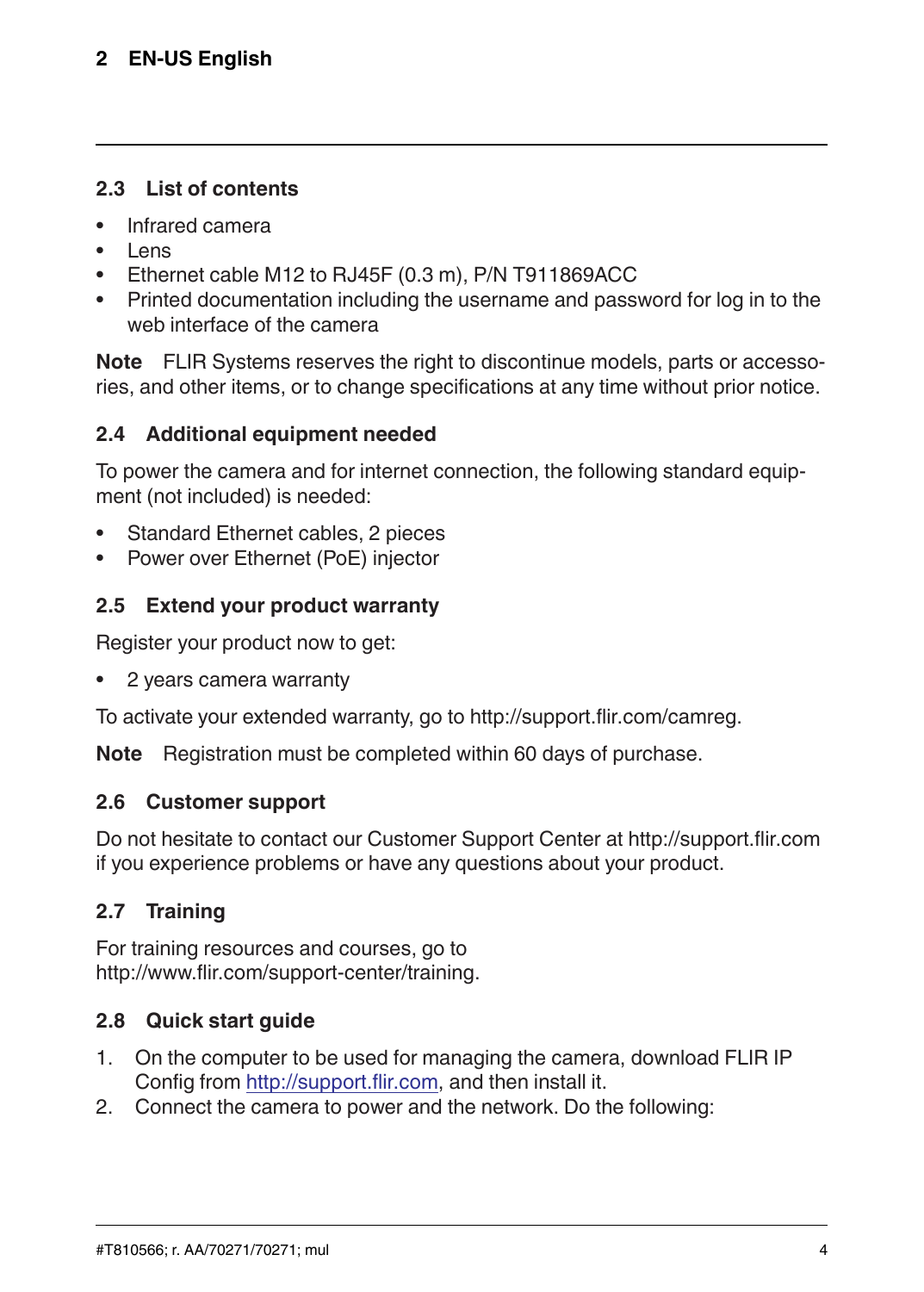- 2.1. Connect the Ethernet cable (M12 to RJ45) to the Ethernet/PoE connector on the camera [\(Figure](#page-3-1) 1.1 *View from the rear*, page [1,](#page-3-1) item 3).
- 2.2. Connect a standard Ethernet cable to the Ethernet cable (M12 to RJ45).
- 2.3. Connect the other end of the Ethernet cable to the OUT port on the PoE injector.
- 2.4. Connect a standard Ethernet cable from the IN port on the PoE injector to the computer.
- 2.5. Connect the PoE injector to a power outlet. The camera starts automatically.
- 3. On the computer, use FLIR IP Config to identify the camera on the network, and change the IP settings if necessary.
- 4. Open the camera web interface. Do one of the following:
	- 4.1. Double-click on the camera in FLIR IP Config.
	- 4.2. Type the IP address of your camera into the address bar of a web browser.

This displays the login view.

- 5. Log in using the username and password available on the camera calibration certificate. This displays the web interface of the camera.
- 6. For instructions on how to set up, configure, and operate a FLIR EST Thermal Screening station, refer to the online documentation.

# **2.9 View from the rear**

See [Figure](#page-3-1) 1.1 *View from the rear*, page [1](#page-3-1).

- 1. Power/error indicator LED (blue/red).
- 2. Ethernet communication indicator LED (green).
- 3. Ethernet/PoE connector, X-coded.
- 4. Power I/O connector, A-coded.
- 5. Antenna.
- 6. RS232/485 connector, A-coded.
- 7. Factory reset button. For factory reset modes, refer to the camera user manual.

# **2.10 View from the front**

See [Figure](#page-3-2) 1.2 *View from the front*, page [1](#page-3-2).

8. Infrared sensor.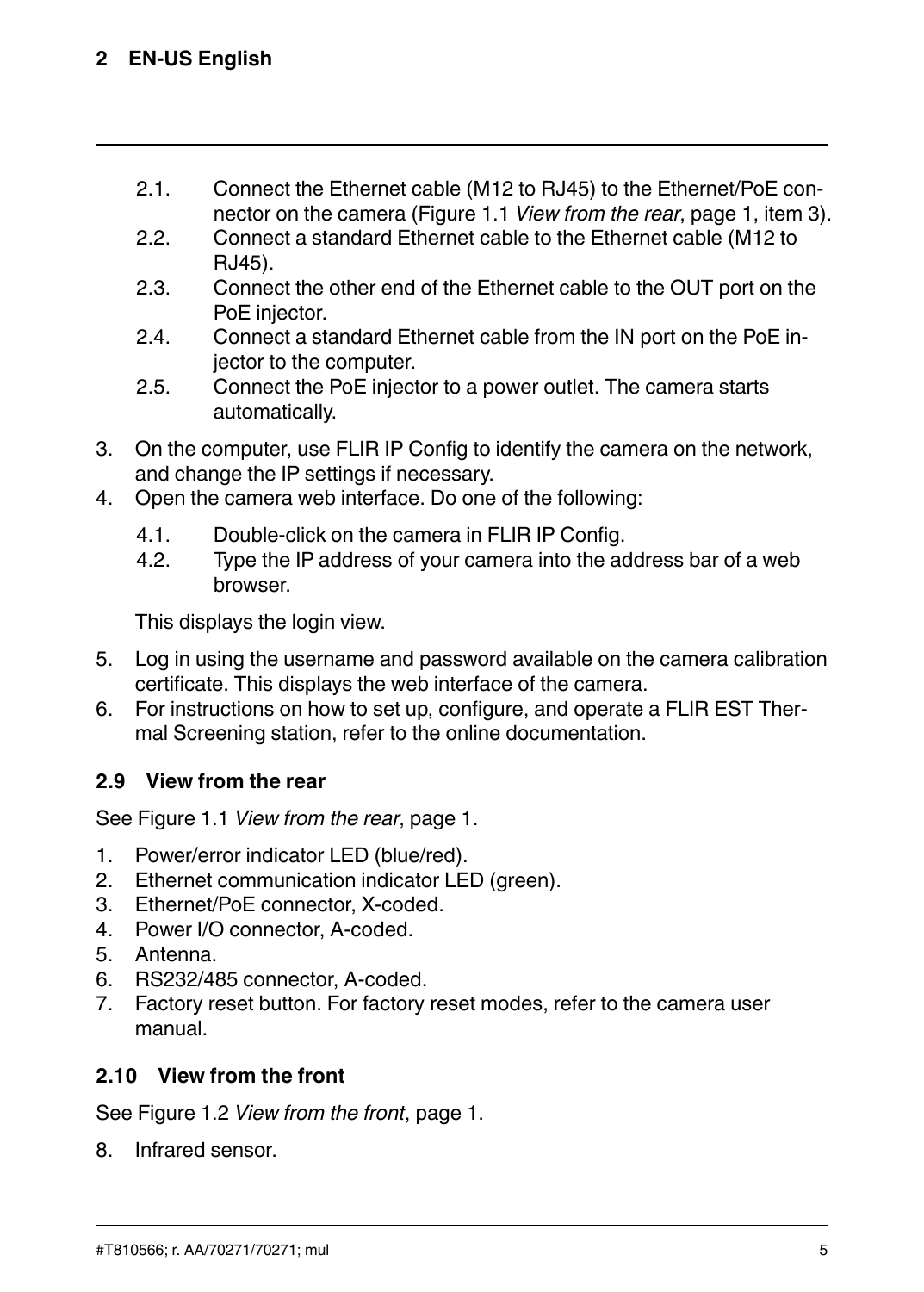# **[2](#page-5-0) EN-US [English](#page-5-0)**

9. Visual camera.

10. LED lamps.

### **2.11 Typical screening station**

Typical FLIR EST Thermal Screening station, see Figure 1.3 *[Typical](#page-4-0) FLIR EST Thermal [Screening](#page-4-0) station*, page [2.](#page-4-0)

- 1. Backdrop preventing background disturbances.
- 2. Display facing the screened person.
- 3. FLIR thermal camera.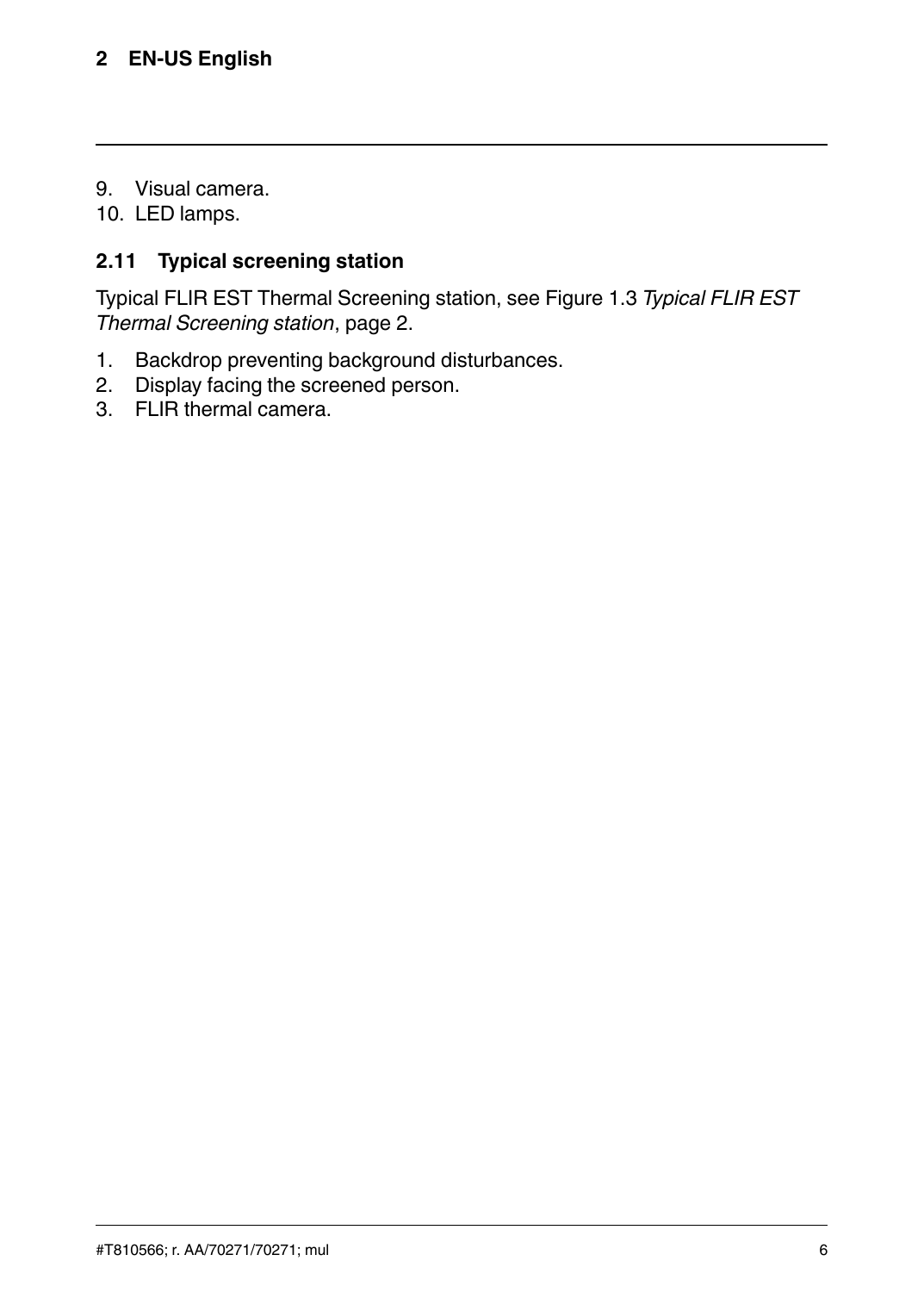# <span id="page-9-0"></span>**[3](#page-9-0) DE-DE [Deutsch](#page-9-0)**

#### **3.1 Informationen zur Temperaturmessung mit FLIR EST**

FLIR Systems bietet verschiedene Screening-Lösungen zur Erkennung erhöhter Hauttemperaturen mithilfe von Wärmebildkameras.

Keine Wärmebildkamera kann Viren oder Infektionen erkennen oder diagnostizieren, aber dank der Temperaturmesslösung FLIR EST ist es möglich, Personen mit Hauttemperaturen, die über einem bestimmten Grenzwert liegen, zu identifizieren. Eine erhöhte Temperatur kann ein Anzeichen dafür sein, dass die Person, die gescreent wird, möglicherweise Fieber hat.

Sie können Ihre FLIR Kamera mit der externen FLIR EST-Software zur Temperaturmessung verbinden oder die Screening-Funktion der Kamera verwenden.

### **3.2 Online-Dokumente**

Die Dokumente zur Temperaturmessung mit FLIR ESTwerden kontinuierlich aktualisiert und online veröffentlicht.

Die neuesten Benutzerhandbücher, Produktinformationen und weitere Dokumente zur Temperaturmessung mit FLIR ESTfinden Sie hier: http://support.flir.com/resources/est.



Das neueste FLIR A500–EST/FLIR A700–EST Benutzerhandbuch finden Sie hier: http://support.flir.com/resources/ds6g.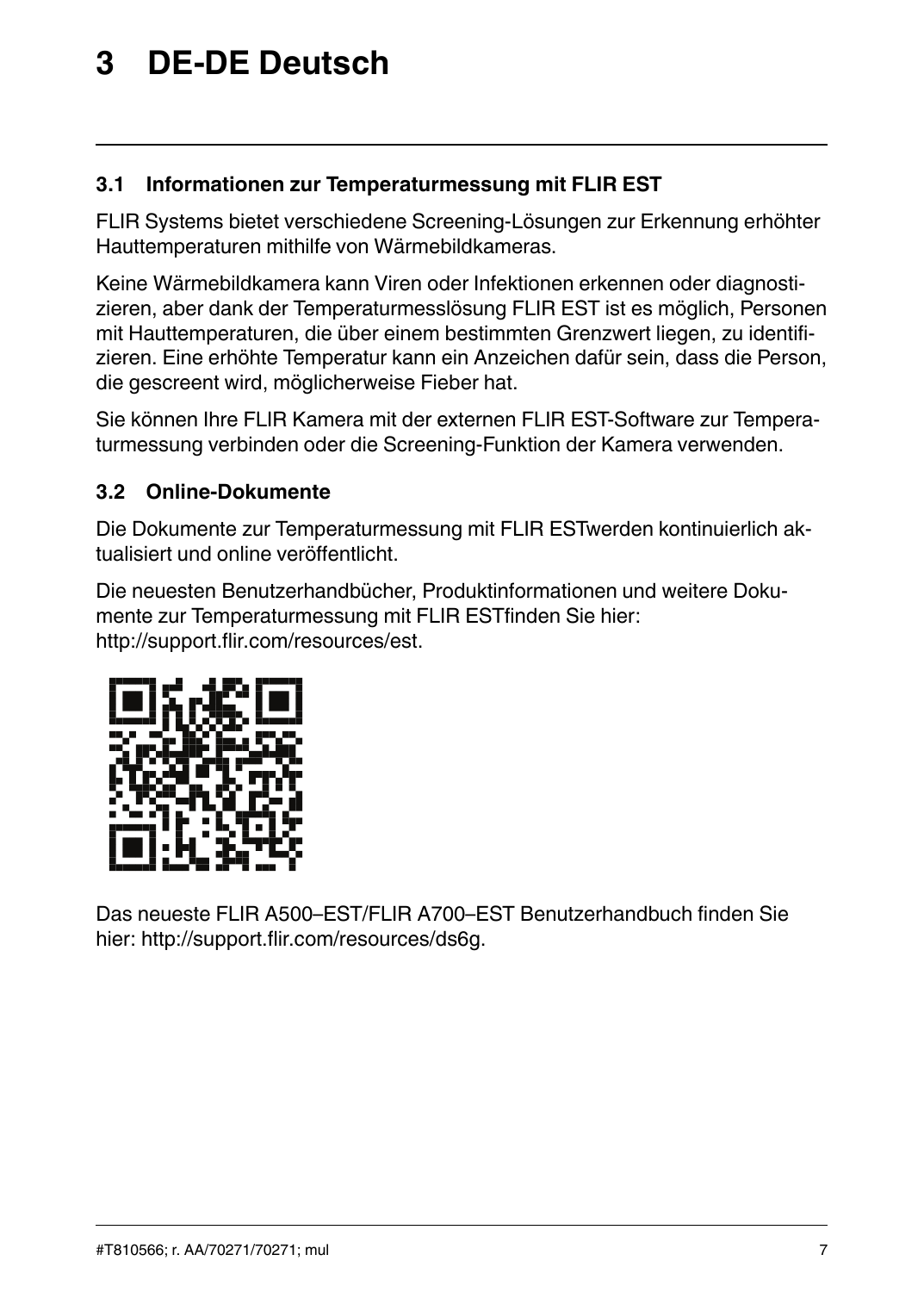

### **3.3 Inhalt**

- Infrarotkamera
- Objektiv
- Ethernet-Kabel M12 auf RJ45F (0,3 m), Artikelnr. T911869ACC
- Gedruckte Dokumente mit Benutzernamen und Passwort für die Anmeldung auf der Webschnittstelle der Kamera

**Hinweis** FLIR Systems behält sich das Recht vor, die Herstellung von Modellen, Teilen, Zubehör und anderen Artikeln ohne vorherige Ankündigung einzustellen oder deren Spezifikationen zu ändern.

#### **3.4 Zusätzliche Ausrüstung erforderlich**

Für die Stromversorgung der Kamera und die Internetverbindung wird die folgende Standardausrüstung benötigt (nicht im Lieferumfang enthalten):

- Standard-Ethernet-Kabel, 2 Stück
- PoE-Injektor (Power over Ethernet)

#### **3.5 Verlängern Sie die Garantie Ihres Produkts**

Registrieren Sie Ihr Produkt jetzt, und erhalten Sie:

• 2 Jahre Garantie auf die Kamera

Um Ihre erweiterte Garantie zu aktivieren, besuchen Sie die Seite http://support.flir.com/camreg.

**Hinweis** Die Registrierung muss innerhalb von 60 Tagen nach Kauf abgeschlossen werden.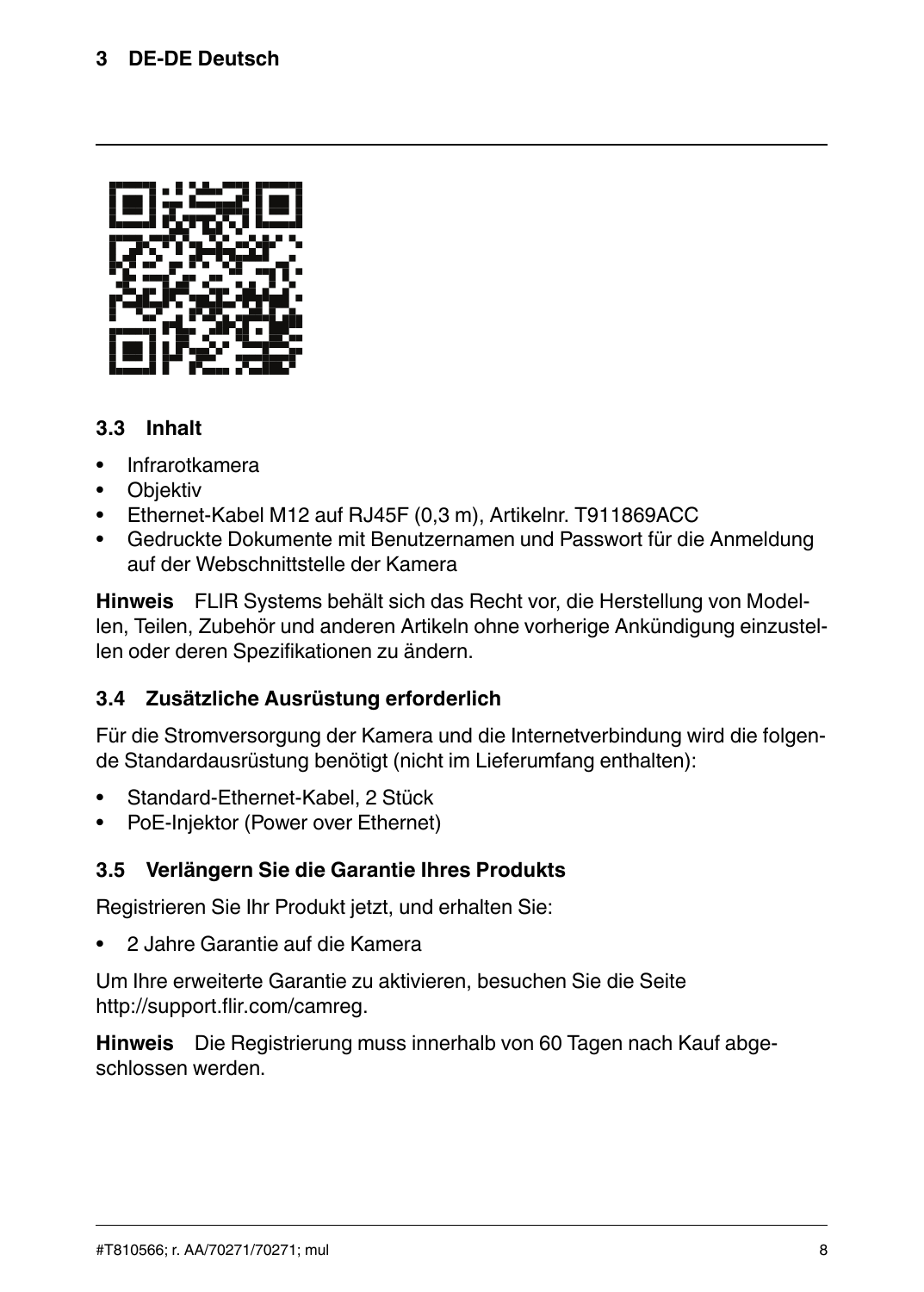#### **[3](#page-9-0) DE-DE [Deutsch](#page-9-0)**

#### **3.6 Kundendienst**

Wenn Probleme auftreten oder Sie Fragen zu unserem Produkt haben, wenden Sie sich an unser Customer Support Center unter http://support.flir.com.

#### **3.7 Schulung**

Schulungsmaterial und Kurse finden Sie auf der Seite http://www.flir.com/support-center/training.

#### **3.8 Schnelleinstieg**

- 1. Um die Kamera zu verwalten, laden und installieren Sie FLIR IP Config von der Website http://support.flir.com auf Ihrem Computer.
- 2. Schließen Sie die Kamera an die Stromversorgung und das Netzwerk an. Gehen Sie folgendermaßen vor:
	- 2.1. Schließen Sie das Ethernet-Kabel (M12 auf RJ45) an den Ethernet/ PoE-Anschluss der Kamera an [\(Figure](#page-3-1) 1.1 *View from the rear*, Seite [1](#page-3-1), Punkt 3).
	- 2.2. Schließen Sie ein Standard-Ethernet-Kabel an das Ethernet-Kabel an (M12 auf RJ45).
	- 2.3. Schließen Sie das andere Ende des Ethernet-Kabels an den OUT-Anschluss des PoE-Injektors an.
	- 2.4. Schließen Sie ein Standard-Ethernet-Kabel vom IN-Anschluss des PoE-Injektors an den Computer an.
	- 2.5. Schließen Sie den PoE-Injektor an eine Steckdose an. Die Kamera startet automatisch.
- 3. Verwenden Sie auf dem Computer FLIR IP Config, um die Kamera im Netzwerk zu identifizieren, und ändern Sie ggf. die IP-Einstellungen.
- 4. Öffnen Sie die Weboberfläche der Kamera. Führen Sie eine der folgenden Aktionen durch:
	- 4.1. Doppelklicken Sie in FLIR IP Config auf die Kamera.<br>4.2. Geben Sie die IP-Adresse Ibrer Kamera in die Adres
	- 4.2. Geben Sie die IP-Adresse Ihrer Kamera in die Adressleiste eines Webbrowsers ein.

Dadurch wird die Ansicht "Anmelden" angezeigt.

5. Melden Sie sich mit dem Benutzernamen und Passwort an, die auf dem Kalibrierungsnachweis der Kamera angegeben sind. Die Weboberfläche der Kamera wird angezeigt.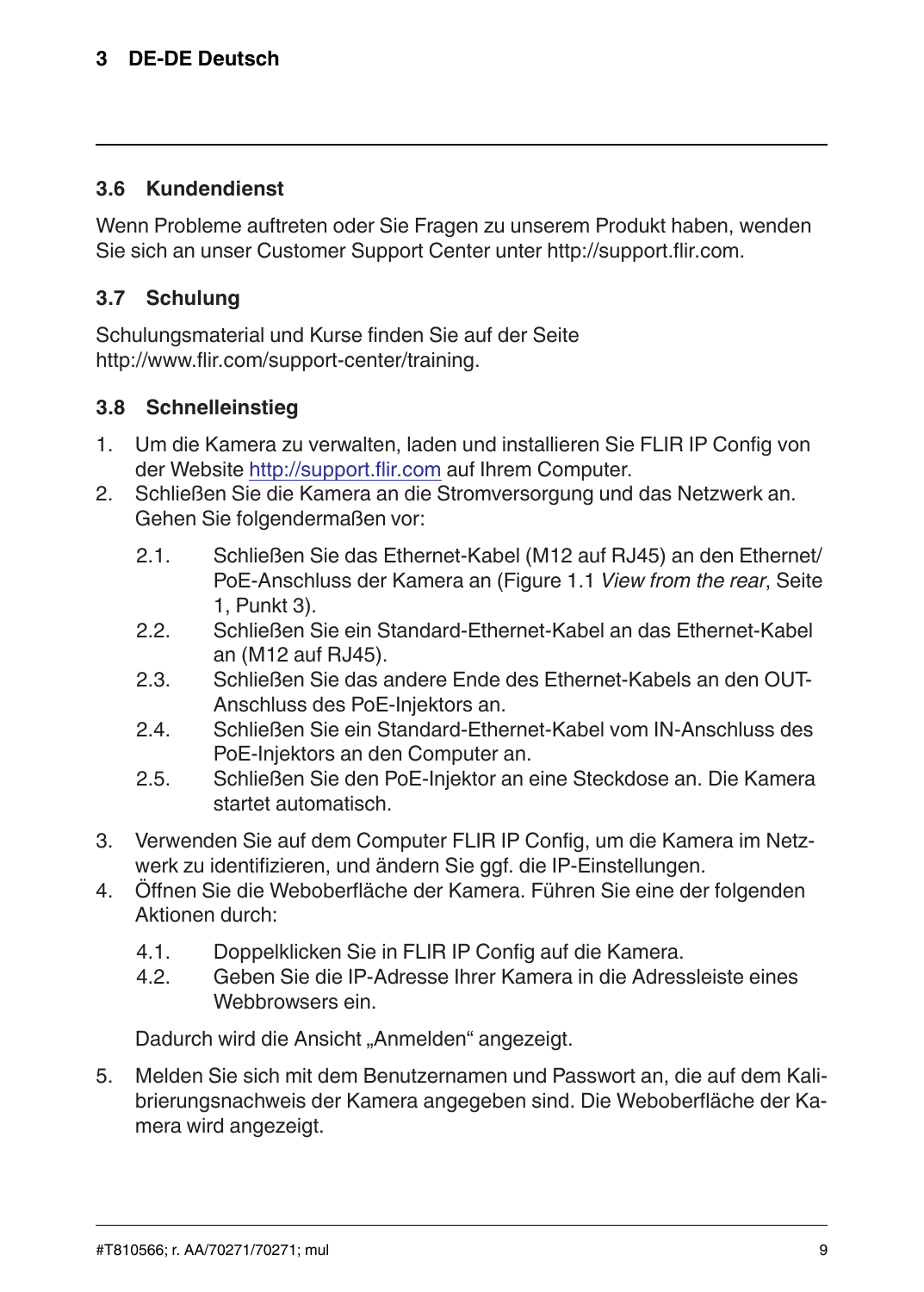6. Anweisungen zum Einrichten, Konfigurieren und Bedienen einer FLIR EST-Station zur Temperaturmessung finden Sie in den Online-Dokumenten.

#### **3.9 Rückansicht**

Siehe [Figure](#page-3-1) 1.1 *View from the rear*, Seite [1](#page-3-1).

- 1. LED-Netzanzeige/-Fehleranzeige (blau/rot).
- 2. LED-Ethernet-Verbindungsanzeige (grün).
- 3. Ethernet/PoE-Anschluss, X-codiert.
- 4. I/O-Netzanschluss, A-codiert.
- 5. Antenne.
- 6. RS232/485-Anschluss, A-codiert.
- 7. Taste zum Zurücksetzen auf Standardeinstellungen: Informationen zum Zurücksetzen auf die Standardeinstellungen finden Sie im Benutzerhandbuch der Kamera.

#### **3.10 Ansicht von vorn**

Siehe [Figure](#page-3-2) 1.2 *View from the front*, Seite [1](#page-3-2).

- 8. Infrarotsensor.
- 9. Tageslichtkamera.
- 10. LED-Leuchten.

#### **3.11 Typische Screening-Station**

Typische FLIR EST-Station zur Temperaturmessung, siehe Figure 1.3 *[Typical](#page-4-0) FLIR EST Thermal [Screening](#page-4-0) station*, Seite [2.](#page-4-0)

- 1. Hintergrund, der Störeinflüsse abhält.
- 2. Display, das auf die zu screenende Person, gerichtet ist.
- 3. FLIR Wärmebildkamera.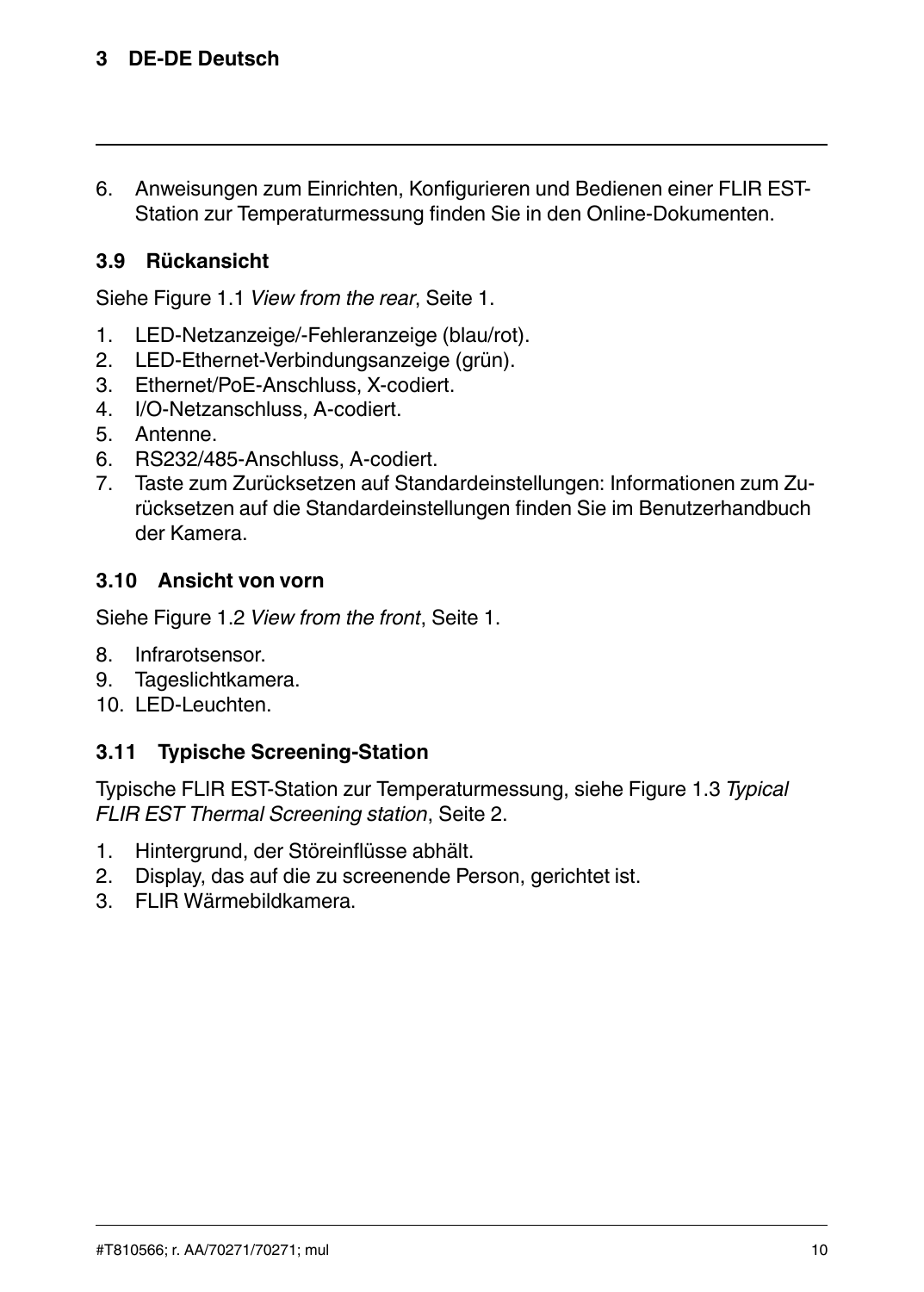# <span id="page-13-0"></span>**[4](#page-13-0) ES-ES [Español](#page-13-0)**

### **4.1 Acerca de la detección térmica FLIR EST**

FLIR Systems proporciona diferentes soluciones de detección de temperaturas elevadas de la piel mediante cámaras térmicas.

Ninguna cámara térmica puede detectar ni diagnosticar un virus o una infección. Sin embargo, con una solución de detección térmica FLIR ESTse puede identificar a las personas cuya temperatura de la piel sea superior a un umbral especificado. Una temperatura elevada puede indicarnos que la persona sometida a la detección puede tener fiebre.

Puede conectar su cámara FLIR a un software de detección térmica FLIR EST externo o utilizar la función de detección de la cámara.

#### **4.2 Documentación en línea**

La documentación sobre la detección térmica FLIR EST se actualiza y se publica en línea de forma continua.

Para acceder a los recursos sobre la detección térmica FLIR EST más recientes, como los manuales del usuario o la información del producto, vaya a: http://support.flir.com/resources/est.



Para acceder al manual del usuario FLIR A500–EST/FLIR A700–EST más reciente, vaya a: http://support.flir.com/resources/ds6g.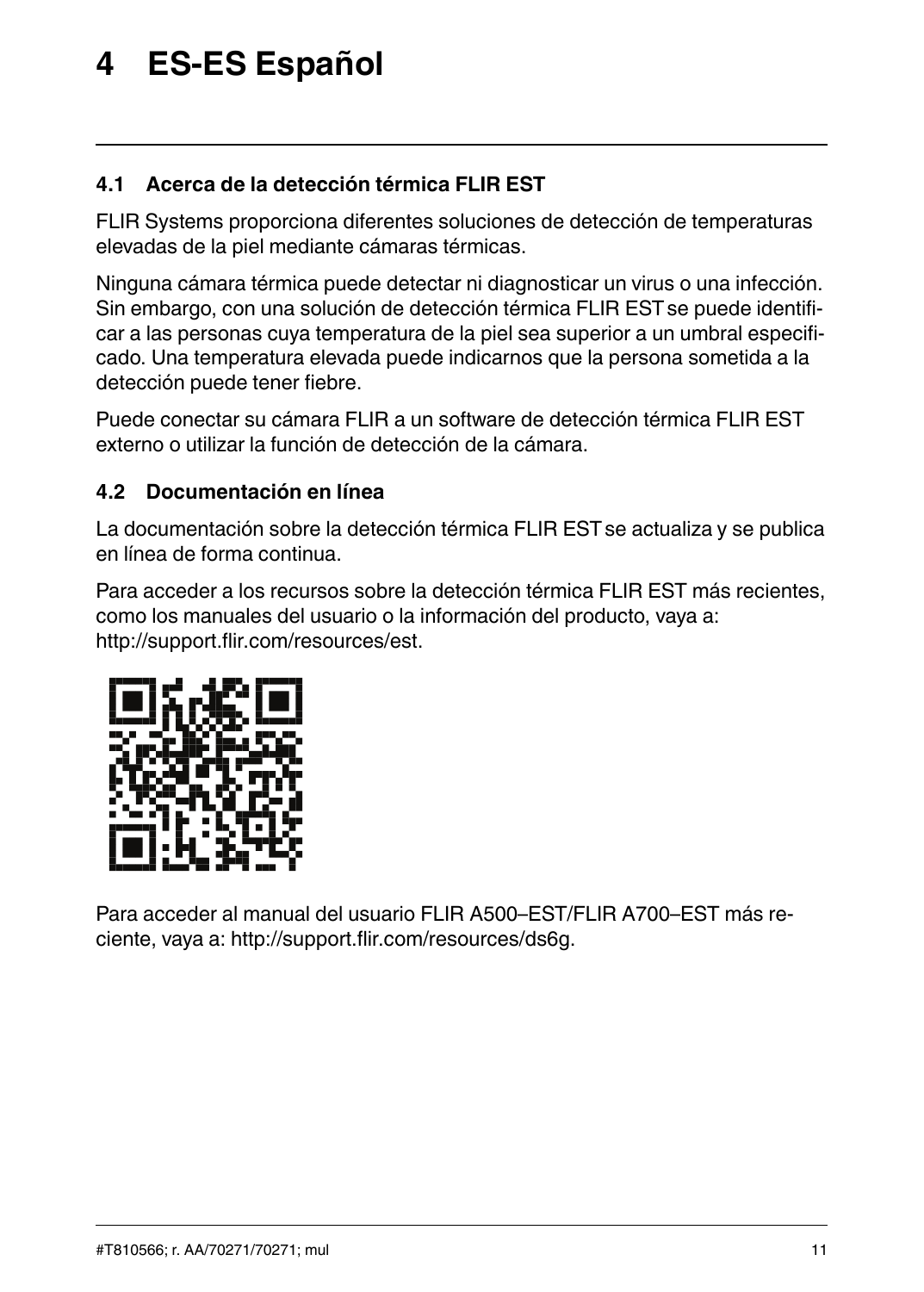

# **4.3 Contenido**

- Cámara de infrarrojos
- Lente
- Cable Ethernet M12 a RJ45F (0,3 m), n.º de referencia: T911869ACC
- Documentación impresa que incluye el nombre de usuario y la contraseña para iniciar sesión en la interfaz web de la cámara

**Nota** FLIR Systems se reserva el derecho a dejar de fabricar modelos, piezas y accesorios, así como otros elementos, o a cambiar las especificaciones en cualquier momento sin previo aviso.

# **4.4 Equipo adicional necesario**

Para conectar la cámara y obtener conexión a Internet, se necesita el siguiente equipo estándar (no incluido):

- Cables Ethernet estándar, 2 unidades
- Inyector de alimentación a través de Ethernet (PoE)

# **4.5 Amplíe la garantía de sus productos**

Registre su producto ahora y obtendrá:

• 2 años de garantía en cámaras

Para activar la ampliación de la garantía, vaya a http://support.flir.com/camreg

**Nota** El registro debe completarse dentro de los primeros 60 días de la compra.

# **4.6 Atención al cliente**

No dude en ponerse en contacto con nuestro centro de soporte técnico en http://support.flir.com si tiene problemas o alguna pregunta referente a su producto.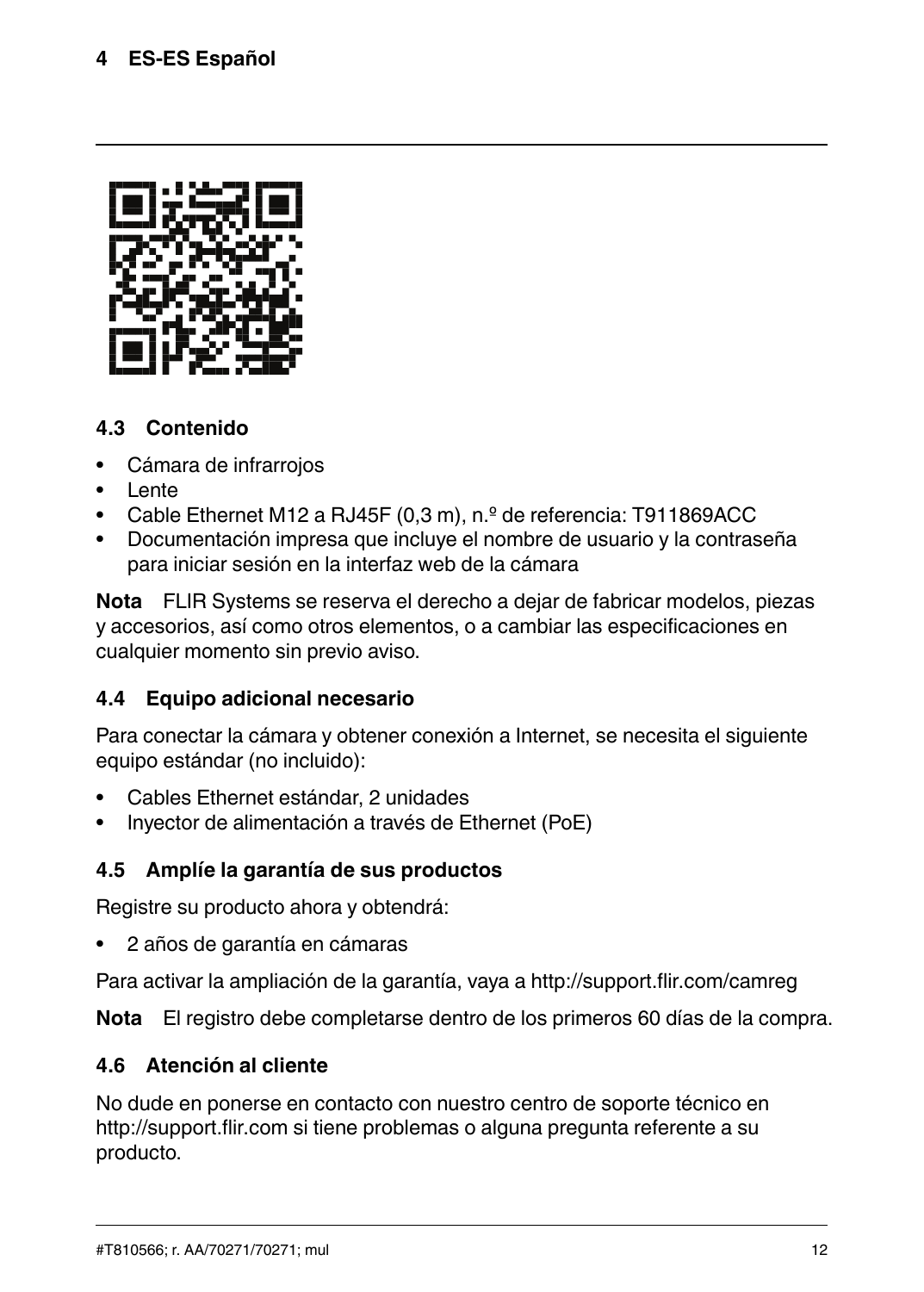### **4.7 Formación**

Para recursos de formación y cursos, vaya a http://www.flir.com/support-center/training

#### **4.8 Guía de inicio rápido**

- 1. En el equipo que se va a utilizar para gestionar la cámara, descargue FLIR IP Config de http://support.flir.com, y, a continuación, instálelo.
- 2. Conecte la cámara a la alimentación y a la red. Lleve a cabo el siguiente procedimiento:
	- 2.1. Conecte el cable Ethernet (M12 a RJ45) al conector Ethernet/PoE de la cámara [\(Figure](#page-3-1) 1.1 *View from the rear*, página [1](#page-3-1), elemento 3).
	- 2.2. Conecte un cable Ethernet estándar al cable Ethernet (M12 a RJ45).
	- 2.3. Conecte el otro extremo del cable Ethernet al puerto de SALIDA del inyector PoE.
	- 2.4. Conecte un cable Ethernet estándar desde el puerto de ENTRADA del inyector PoE al equipo.
	- 2.5. Conecte el inyector PoE a una toma de corriente. La cámara se iniciará automáticamente.
- 3. En el equipo, utilice FLIR IP Config para identificar la cámara en la red y cambie la configuración de la IP si es necesario.
- 4. Abra la interfaz web de la cámara. Realice una de las siguientes acciones:
	- 4.1. Haga doble clic en la cámara, en FLIR IP Config.
	- 4.2. Escriba la dirección IP de su cámara en la barra de direcciones de un navegador web.

Esto mostrará la vista de inicio de sesión.

- 5. Inicie sesión con el nombre de usuario y la contraseña disponibles en el certificado de calibración de la cámara. Esto mostrará la interfaz web de la cámara.
- 6. Para obtener instrucciones sobre cómo instalar, configurar y utilizar una estación de detección térmica FLIR EST, consulte la documentación en línea.

#### **4.9 Vista desde la parte posterior**

Consulte la [Figure](#page-3-1) 1.1 *View from the rear*, página [1.](#page-3-1)

- 1. Indicador LED de alimentación/error (azul/rojo).
- 2. Indicador LED de comunicación Ethernet (verde).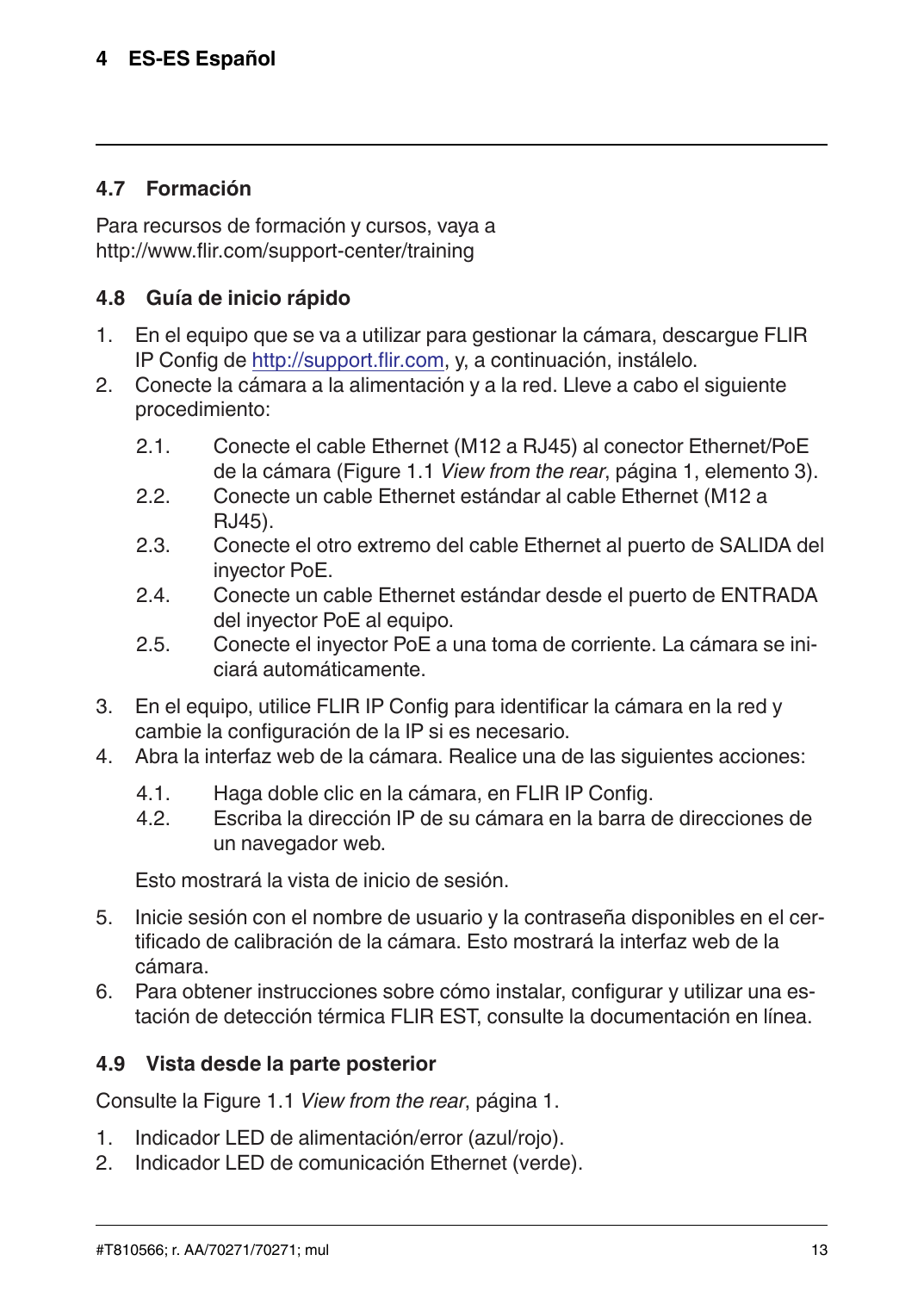- 3. Conector Ethernet/PoE, codificación X.
- 4. Conector de alimentación de E/S, codificación A.
- 5. Antena.
- 6. Conector RS232/485, codificación A.
- 7. Botón de restablecimiento de la configuración de fábrica. Para obtener información sobre los modos de restablecimiento de fábrica, consulte el manual del usuario de la cámara.

### **4.10 Vista desde la parte delantera**

Consulte la [Figure](#page-3-2) 1.2 *View from the front*, página [1.](#page-3-2)

- 8. Sensor de infrarrojos.
- 9. Cámara visual.
- 10. Luces LED.

### **4.11 Estación de detección típica**

Para obtener un ejemplo de una estación de detección típica FLIR EST, consulte la Figure 1.3 *Typical FLIR EST Thermal [Screening](#page-4-0) station*, página [2.](#page-4-0)

- 1. Telón de fondo que evita las interferencias.
- 2. Pantalla frente de la persona sometida a la detección.
- 3. Cámara térmica FLIR.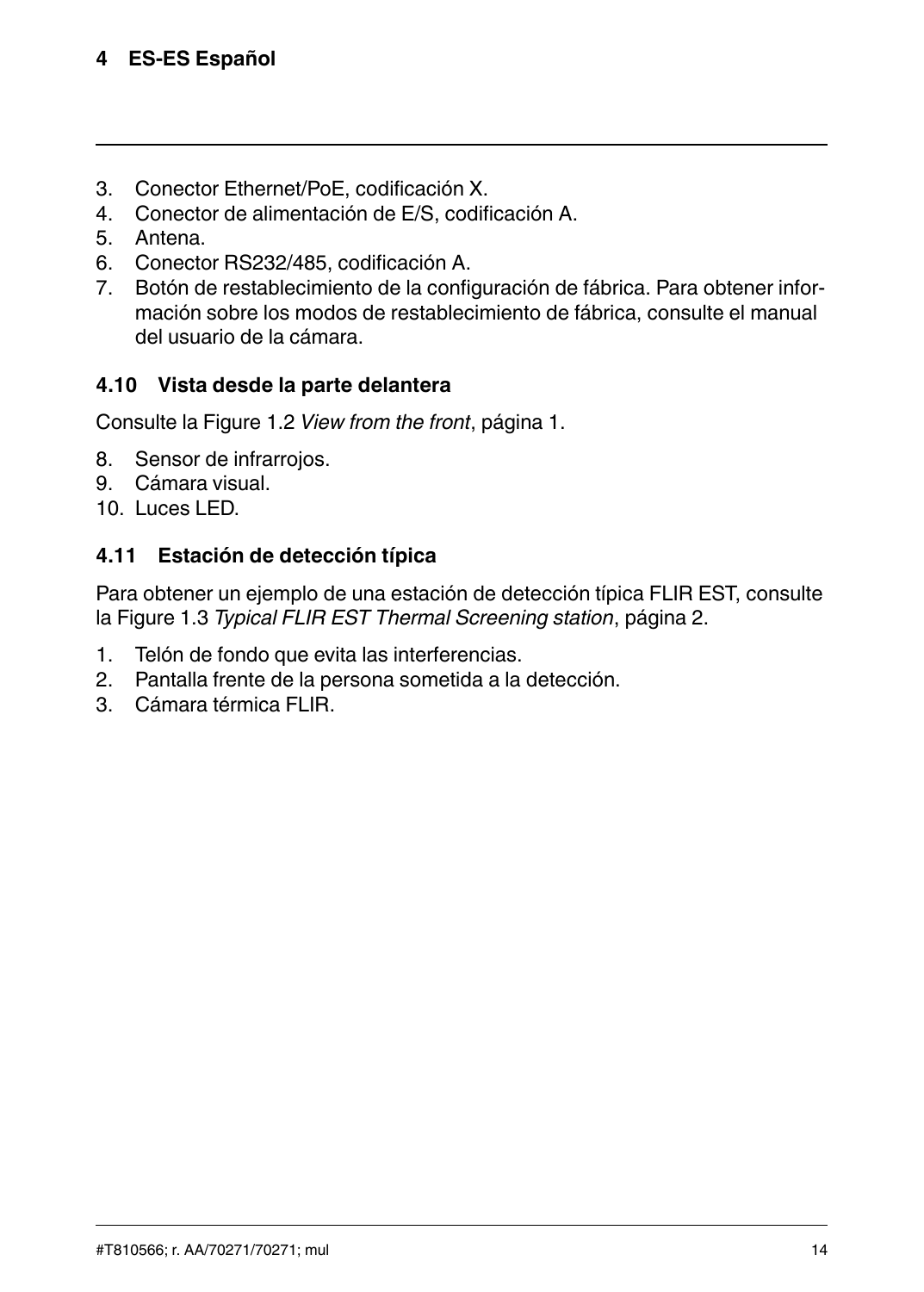# <span id="page-17-0"></span>**[5](#page-17-0) FR-FR [Français](#page-17-0)**

# **5.1 À propos de la détection thermique FLIR EST**

FLIR Systems propose différentes solutions de détection de températures cutanées élevées à l'aide de caméras thermiques.

Aucune caméra thermique ne peut détecter ou diagnostiquer un virus ou une infection, mais avec une solution de détection thermique FLIR EST, il est possible d'identifier les personnes dont la température cutanée dépasse un seuil donné. Une température élevée peut indiquer de la fièvre chez la personne contrôlée.

Vous pouvez connecter votre caméra FLIR à un logiciel de détection thermique externe FLIR ESTou utiliser la fonction de détection de la caméra.

### **5.2 Documentation en ligne**

La documentation sur la détection thermique FLIR ESTest continuellement mise à jour et publiée en ligne.

Pour accéder aux derniers manuels d'utilisation, aux informations sur les produits et à d'autres ressources de détection thermique FLIR EST, rendez-vous sur : http://support.flir.com/resources/est.



Pour accéder au dernier manuel d'utilisation FLIR A500–EST/FLIR A700–EST rendez-vous sur : http://support.flir.com/resources/ds6g.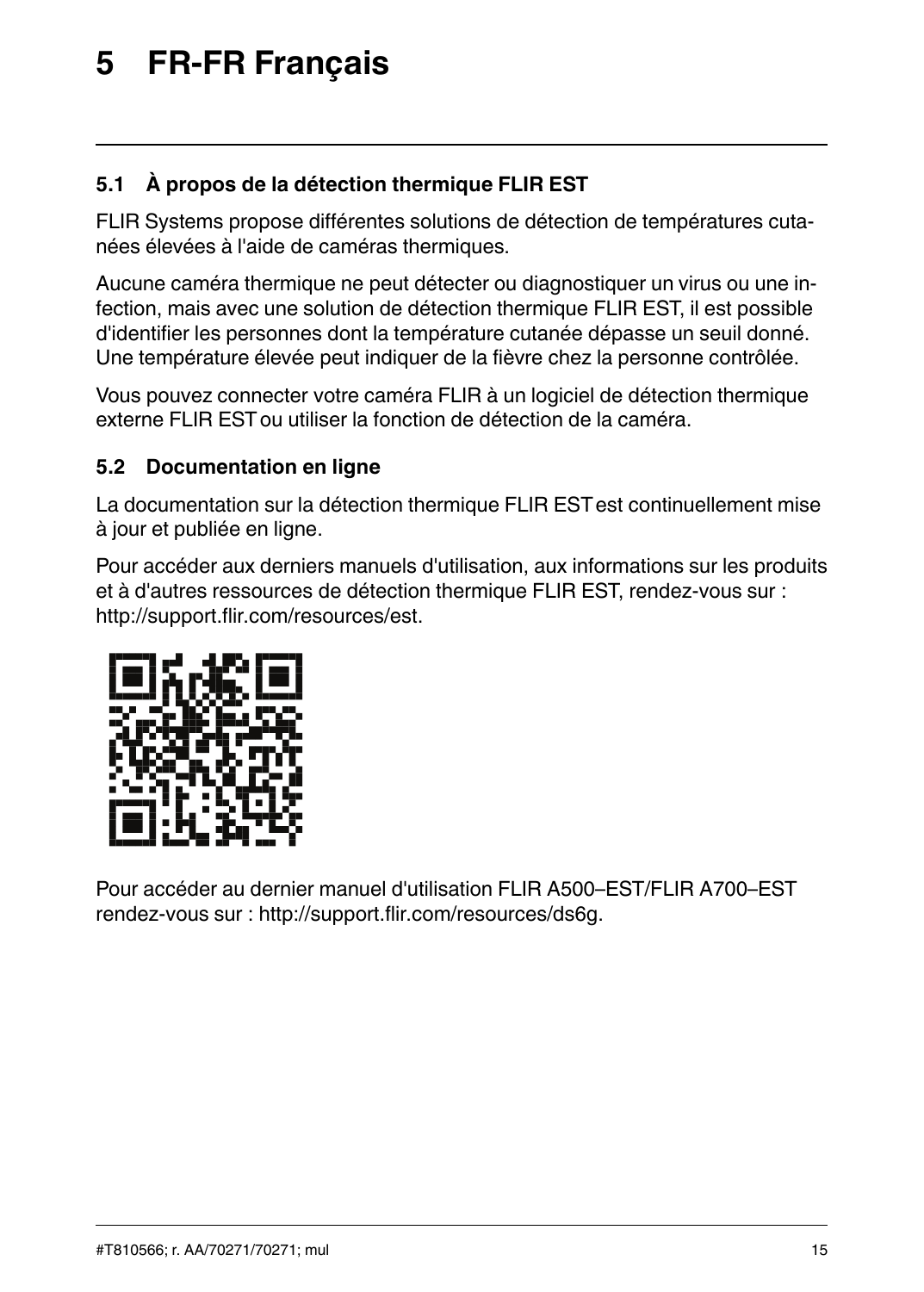

### **5.3 Liste des pièces fournies**

- Caméra infrarouge
- Objectif
- Câble Ethernet M12 à RJ45F (0,3 m), référence T911869ACC
- Documentation imprimée comprenant le nom d'utilisateur et le mot de passe pour la connexion à l'interface Web de la caméra

**Remarque** FLIR Systems se réserve le droit d'interrompre la fabrication de certains modèles de produits, de pièces, d'accessoires, ou de tout autre composant, ou d'en modifier les spécifications à tout moment et sans préavis.

# **5.4 Équipement supplémentaire requis**

Pour l'alimentation de la caméra et la connexion Internet, l'équipement standard suivant (non inclus) est requis :

- 2 câbles Ethernet standard
- Injecteur PoE (Power over Ethernet)

# **5.5 Étendez la garantie de votre produit**

Enregistrez votre produit dès maintenant et profitez des garanties suivantes :

• 2 ans de garantie sur la caméra

Pour activer votre extension de garantie, rendez-vous sur http://support.flir.com/camreg.

**Remarque** Vous devez enregistrer votre produit dans les 60 jours suivant son achat.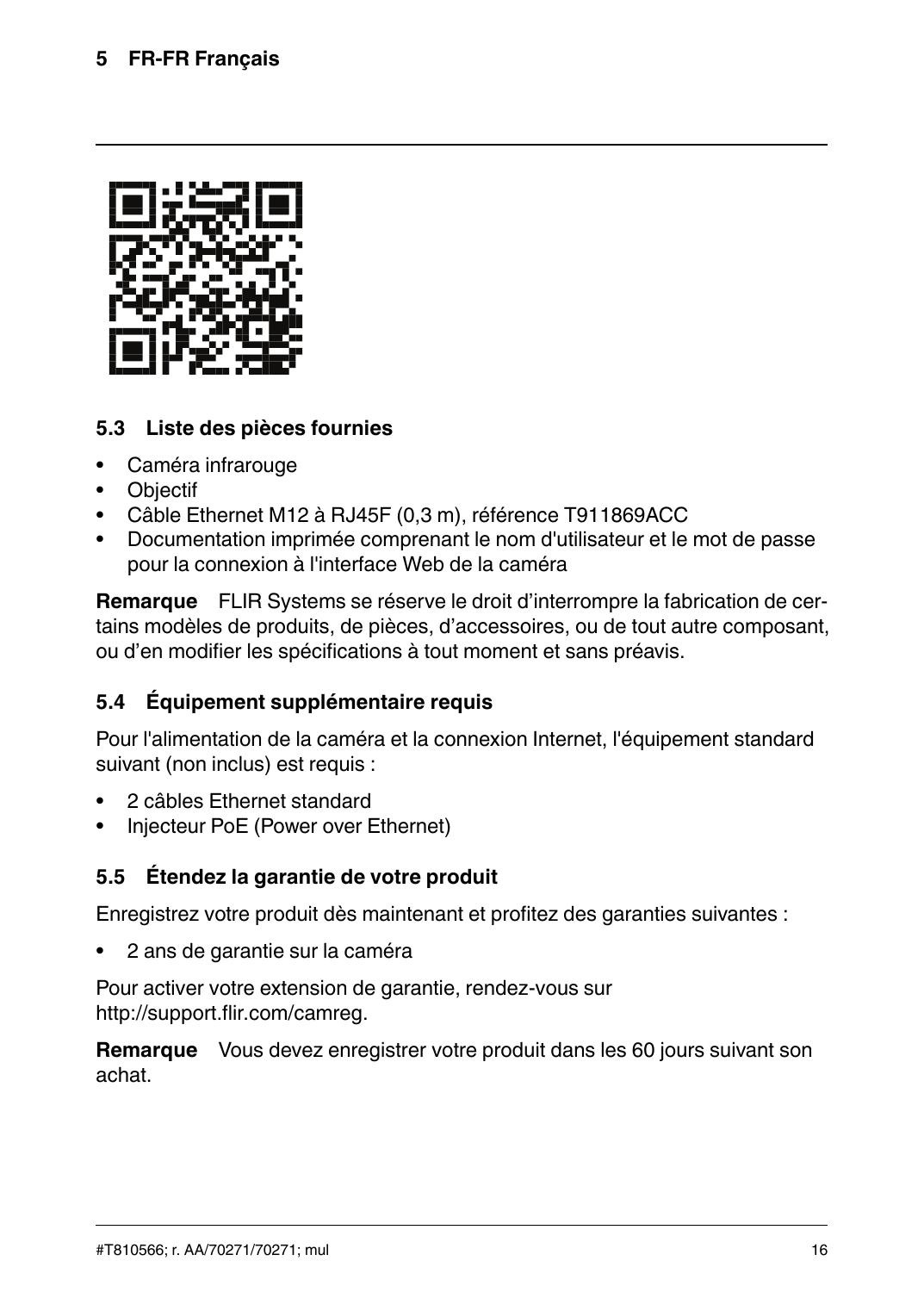### **5.6 Assistance clientèle**

N'hésitez pas à contacter notre centre d'assistance clientèle sur la page http://support.flir.com si vous rencontrez des problèmes ou avez des questions concernant votre produit.

### **5.7 Formation**

Pour accéder à des ressources pour la formation et à des cours, rendez-vous sur http://www.flir.com/support-center/training.

#### **5.8 Guide de démarrage rapide**

- 1. Sur l'ordinateur qui va être utilisé pour gérer la caméra, téléchargez FLIR IP Config sur http://support.flir.com, et procédez à son installation.
- 2. Connectez la caméra à une source d'alimentation et au réseau. Procédez comme suit :
	- 2.1. Branchez le câble Ethernet (M12 à RJ45) au connecteur Ethernet/ PoE de la caméra ([Figure](#page-3-1) 1.1 *View from the rear*, page [1](#page-3-1), élément 3).
	- 2.2. Connectez un câble Ethernet standard au câble Ethernet (M12 à  $R, 145$ ).
	- 2.3. Connectez l'autre extrémité du câble Ethernet au port de SORTIE de l'injecteur PoE.
	- 2.4. Connectez un câble Ethernet standard du port d'ENTRÉE de l'injecteur PoE à l'ordinateur.
	- 2.5. Connectez l'injecteur PoE à une prise de courant. La caméra s'allume automatiquement.
- 3. Sur l'ordinateur, utilisez FLIR IP Config pour identifier la caméra sur le réseau et modifiez les paramètres IP si nécessaire.
- 4. Ouvrez l'interface Web de la caméra. Effectuez l'une des opérations suivantes :
	- 4.1. Double-cliquez sur la caméra dans FLIR IP Config.
	- 4.2. Saisissez l'adresse IP de votre caméra dans la barre d'adresse d'un navigateur Web.

L'écran de connexion s'affiche.

5. Connectez-vous à l'aide du nom d'utilisateur et du mot de passe disponibles sur le certificat d'étalonnage de la caméra. L'interface Web de la caméra s'affiche.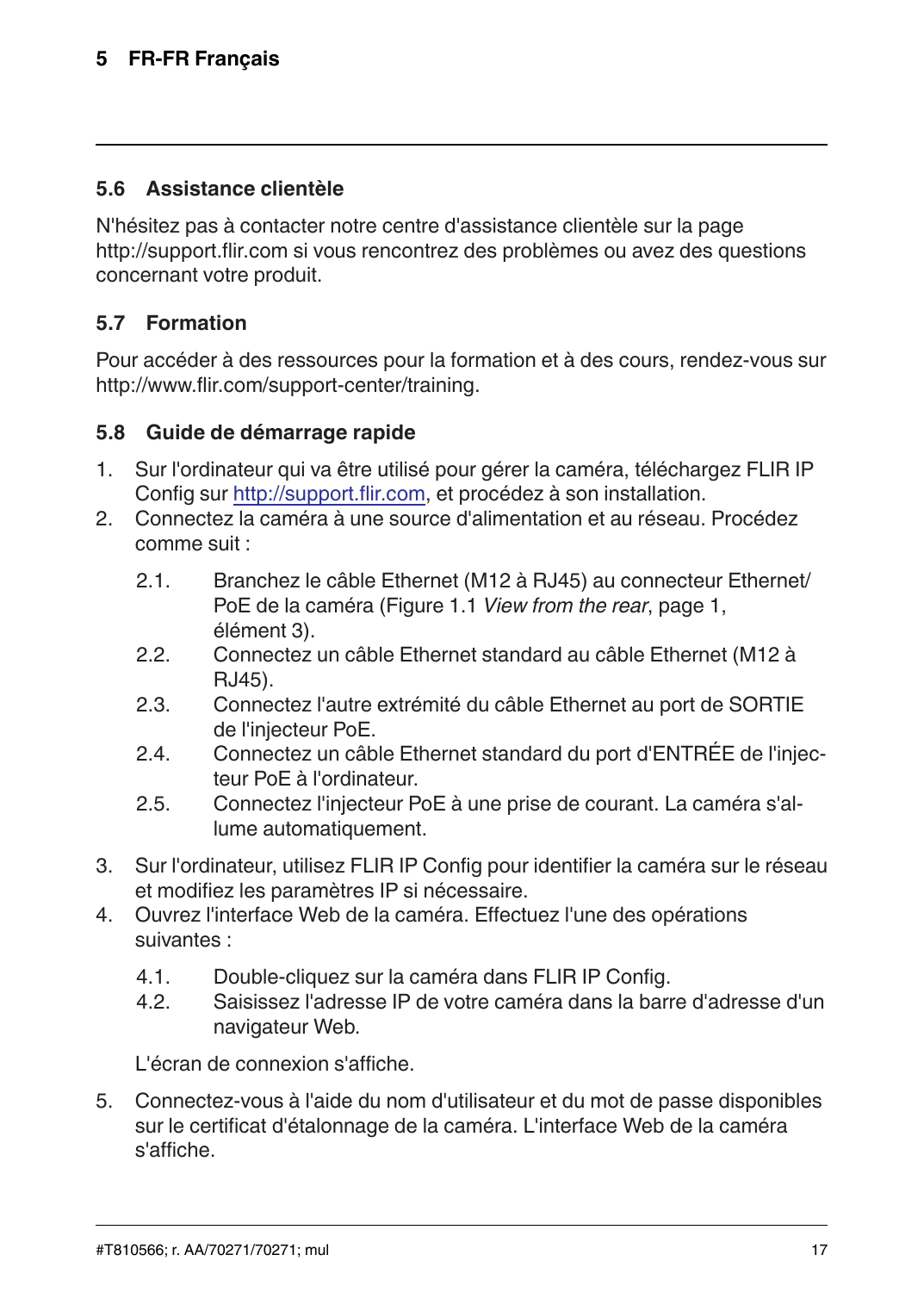# **[5](#page-17-0) FR-FR [Français](#page-17-0)**

6. Pour les instructions d'installation, de configuration et d'utilisation de la station de détection thermique FLIR EST, consultez la documentation en ligne.

### **5.9 Vue de l'arrière**

Voir [Figure](#page-3-1) 1.1 *View from the rear*, page [1](#page-3-1).

- 1. Voyant d'alimentation/d'erreur (bleu/rouge).
- 2. Voyant de communication Ethernet (vert).
- 3. Connecteur Ethernet/PoE, codé X.
- 4. Connecteur E/S d'alimentation, codé A.
- 5. Antenne.
- 6. Connecteur RS232/485, codé A.
- 7. Bouton de réinitialisation des paramètres d'usine. Pour les modes de réinitialisation des paramètres d'usine, consultez le manuel d'utilisation de la caméra.

#### **5.10 Vue de face**

Voir [Figure](#page-3-2) 1.2 *View from the front*, page [1.](#page-3-2)

- 8. Capteur infrarouge.
- 9. Caméra en lumière visible.
- 10. Lampes LED.

#### **5.11 Station de détection type**

Station de détection thermique FLIR EST type, voir Figure 1.3 *[Typical](#page-4-0) FLIR EST Thermal [Screening](#page-4-0) station*, page [2.](#page-4-0)

- 1. Arrière-plan neutre évitant toute perturbation.
- 2. Affichage en face de la personne contrôlée.
- 3. Caméra thermique FLIR.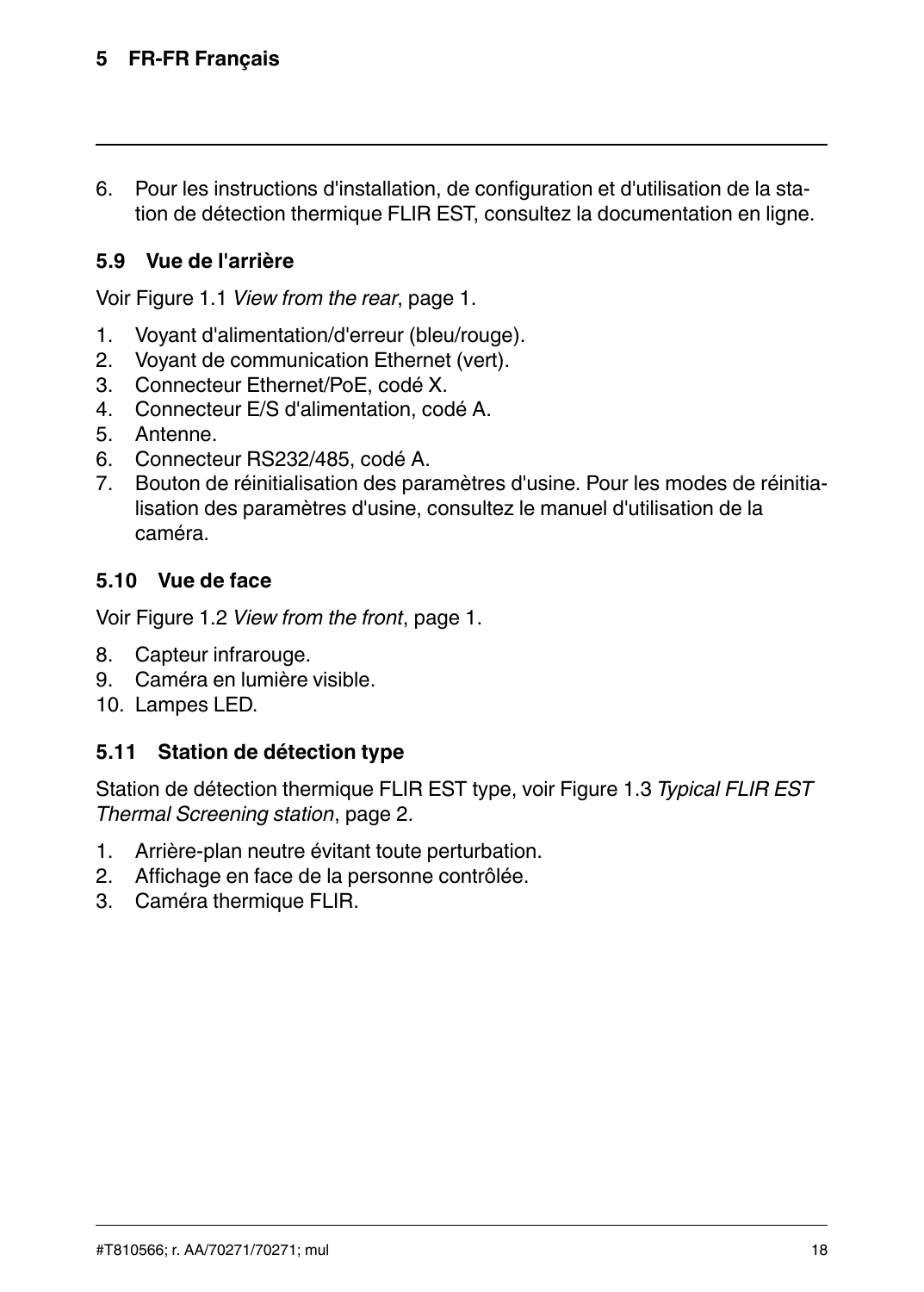# <span id="page-21-0"></span>**[6](#page-21-0) IT-IT [Italiano](#page-21-0)**

# **6.1 Informazioni sullo screening termico con FLIR EST**

FLIR Systems offre diverse soluzioni di screening per il rilevamento delle temperature cutanee elevate tramite termocamera.

Nessuna termocamera può rilevare o diagnosticare un virus o un'infezione ma con una Soluzione di screening termico FLIR EST è possibile identificare le persone con temperature cutanee che superano una determinata soglia. La temperatura elevata può essere un indicatore di possibile febbre della persona sottoposta a screening.

È possibile collegare la termocamera FLIR a un software di Screening termico FLIR ESToppure Thermal usare la funzionalità di screening della stessa.

#### **6.2 Documentazione online**

La documentazione dello Screening termico FLIR EST viene costantemente aggiornata ed è pubblicata online.

Per accedere al manuale dell'utente e alle informazioni sul prodotto più recenti, oltre che alle altre risorse sullo Screening termico FLIR EST, accedere a http://support.flir.com/resources/est.



Per accedere all'ultima versione del manuale dell'utente di FLIR A500–EST/FLIR A700–EST, accedere a http://support.flir.com/resources/ds6g.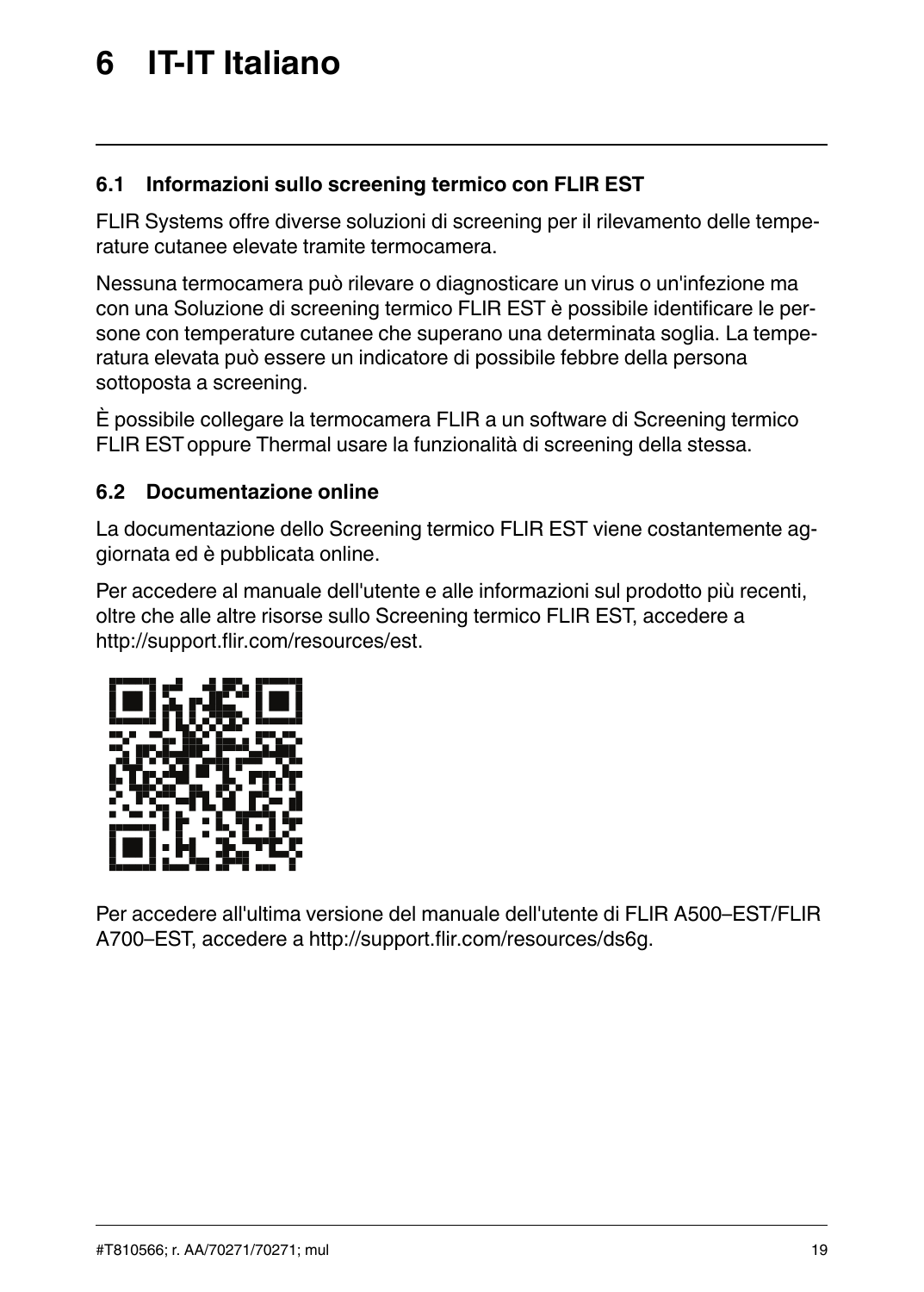

### **6.3 Elenco del contenuto**

- Termocamera ad infrarossi
- Obiettivo
- Cavo Ethernet da M12 a RJ45F (0,3 m), Cod. art. T911869ACC
- Documentazione stampata con nome utente e password per l'accesso all'interfaccia Web della termocamera

**Nota** FLIR Systems si riserva il diritto di interrompere la produzione di alcuni modelli, parti o accessori e di altri elementi o di cambiarne le specifiche in qualunque momento senza alcun preavviso.

# **6.4 Apparecchiatura aggiuntiva richiesta**

Per l'alimentazione della termocamera e la sua connessione a Internet, è necessaria l'apparecchiatura standard riportata di seguito (non in dotazione):

- Cavi Ethernet standard, 2
- Iniettore PoE (Power over Ethernet)

#### **6.5 Estensione della garanzia del prodotto**

Registrando subito il prodotto, si riceverà quanto segue:

• 2 anni di garanzia per la termocamera

Per attivare l'estensione della garanzia, accedere al sito Web http://support.flir.com/camreg.

**Nota** La registrazione deve essere completata entro 60 giorni dall'acquisto.

#### **6.6 Assistenza clienti**

In caso di problemi o domande sul prodotto, contattare il Centro di assistenza clienti all'indirizzo http://support.flir.com.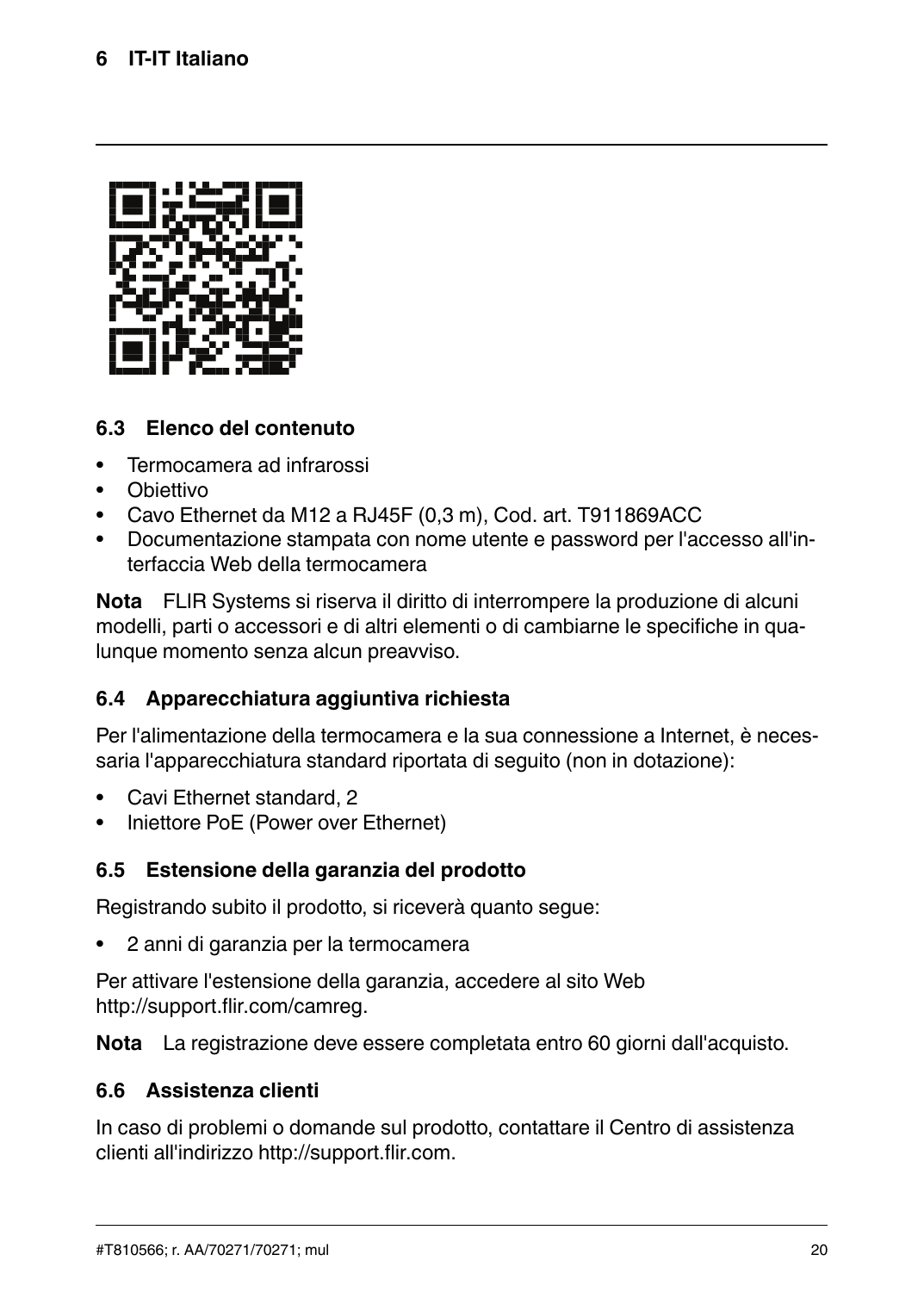#### **6.7 Formazione**

Per le risorse di formazione ed i corsi, accedere al sito Web http://www.flir.com/support-center/training.

### **6.8 Guida introduttiva**

- 1. Sul computer da utilizzare per la gestione della termocamera, scaricare FLIR IP Config da http://support.flir.com, quindi installarlo.
- 2. Collegare la termocamera all'alimentazione e alla rete. Attenersi alla procedura seguente:
	- 2.1. Collegare il cavo Ethernet (da M12 a RJ45) al connettore Ethernet/ PoE della termocamera ([Figure](#page-3-1) 1.1 *View from the rear*, pagina [1,](#page-3-1) elemento 3).
	- 2.2. Collegare un cavo Ethernet standard al cavo Ethernet (da M12 a RJ45).
	- 2.3. Collegare l'altra estremità del cavo Ethernet alla porta di uscita dell'iniettore PoE.
	- 2.4. Collegare un cavo Ethernet standard dalla porta di entrata dell'iniettore PoE al computer.
	- 2.5. Collegare l'iniettore PoE a una presa di corrente. La termocamera si avvia automaticamente.
- 3. Sul computer, utilizzare FLIR IP Config per identificare la termocamera sulla rete e modificare le impostazioni IP, se necessario.
- 4. Aprire l'interfaccia Web della termocamera. Effettuare una delle operazioni seguenti:
	- 4.1. Fare doppio clic sulla termocamera in FLIR IP Config.<br>4.2. Immettere l'indirizzo IP della termocamera nella barra
	- Immettere l'indirizzo IP della termocamera nella barra degli indirizzi di un browser Web.

Viene visualizzata la schermata di accesso.

- 5. Accedere con il nome e la password disponibili nel certificato di calibrazione della termocamera. Viene visualizzata l'interfaccia Web della termocamera.
- 6. Per istruzioni su come impostare, configurare e utilizzare una stazione di Screening termico FLIR EST, fare riferimento alla documentazione online.

#### **6.9 Vista posteriore**

Vedere [Figure](#page-3-1) 1.1 *View from the rear*, pagina [1](#page-3-1).

1. LED indicatore di alimentazione/errore (blu/rosso).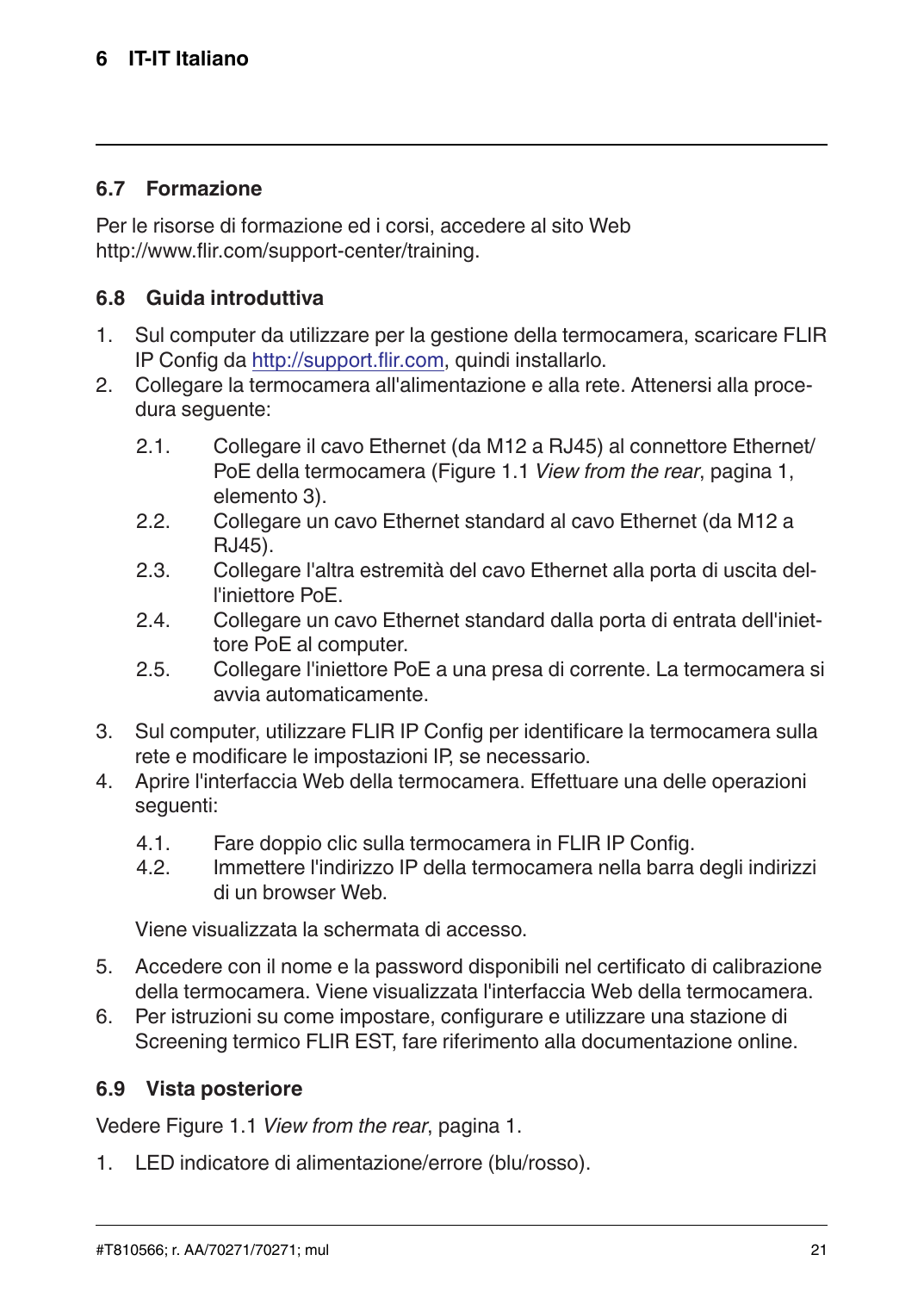- 2. LED indicatore di comunicazione Ethernet (verde).
- 3. Connettore Ethernet/PoE, codifica X.
- 4. Connettore I/O di alimentazione, codifica A.
- 5. Antenna.
- 6. Connettore RS232/485, codifica A.
- 7. Pulsante di ripristino delle impostazioni di fabbrica. Per le modalità di ripristino delle impostazioni predefinite, fare riferimento al manuale dell'utente della termocamera.

# **6.10 Vista anteriore**

Vedere [Figure](#page-3-2) 1.2 *View from the front*, pagina [1](#page-3-2).

- 8. Sensore ad infrarossi.
- 9. Videocamera.
- 10. Lampade LED.

#### **6.11 Stazione tipica di screening**

Per la stazione tipica di Screening termico FLIR EST vedere la Figure 1.3 *[Typical](#page-4-0) FLIR EST Thermal [Screening](#page-4-0) station*, pagina [2](#page-4-0).

- 1. Fondale per prevenire i disturbi di background.
- 2. Display orientato verso la persona sottoposta a screening.
- 3. Termocamera FLIR.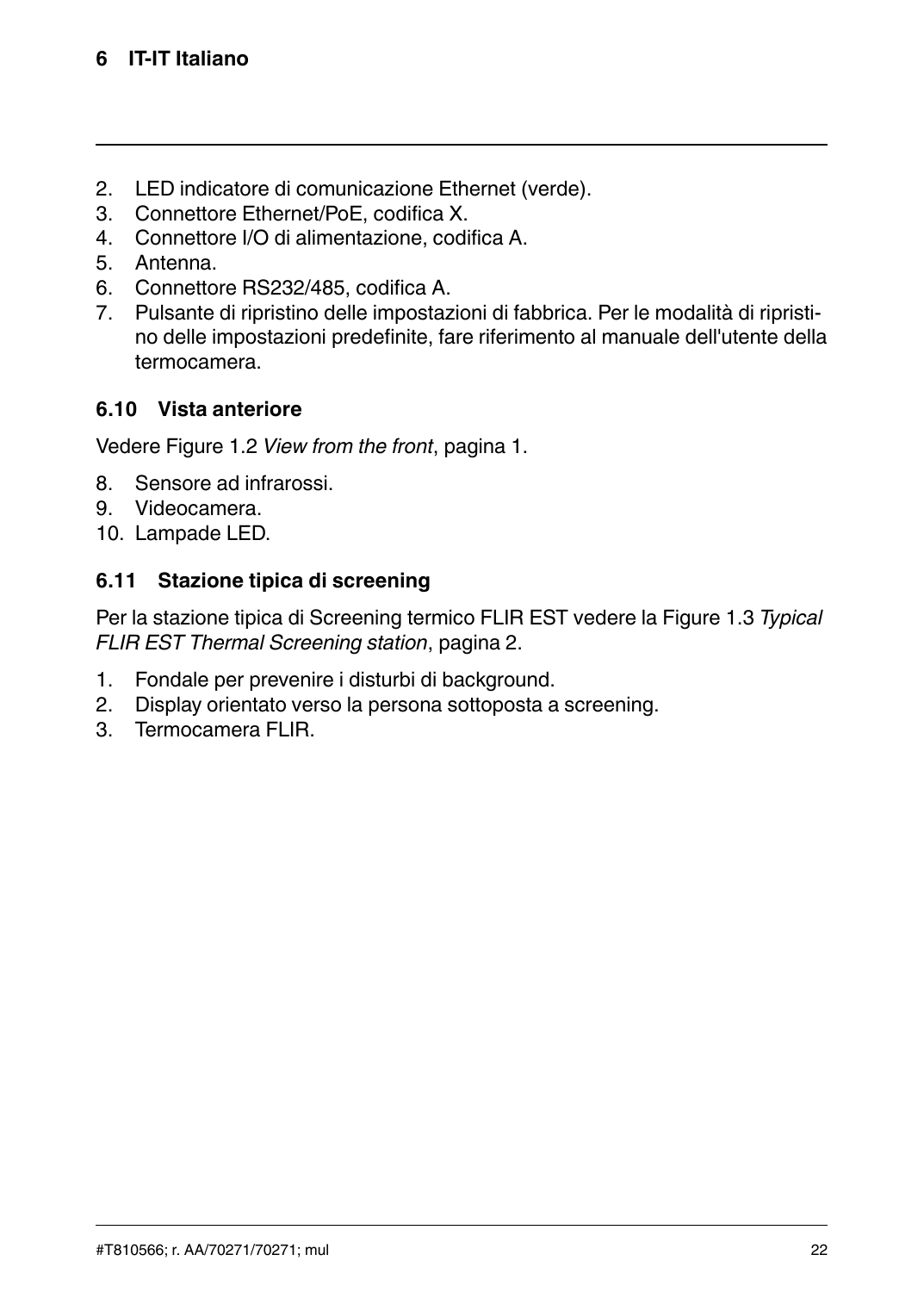#### <span id="page-25-0"></span>**7.1 FLIR EST** 温度スクリーニングについて

FLIR Systems は、サーモグラフィ カメラを使用して体表面温度の上昇を検出 するスクリーニング ソリューションを提供しています。

サーモグラフィ カメラではウイルスを検出したり、感染の有無を診断したりす ることはできませんが、FLIR EST 温度スクリーニング ソリューションを使用 すると、体表面温度が指定したしきい値を超える個人を特定することができま す。基準値よりも高い体温は、検査対象者が発熱している可能性があることを 示す 1 つの指標となります。

FLIR カメラを外部の FLIR EST 温度スクリーニング ソフトウェアに接続するか、 カメラのスクリーニング機能を使用することが可能です。

**7.2** オンライン ドキュメント

FLIR FST 温度スクリーニングに関するドキュメントは、オンラインで随時更 新・公開されています。

最新のユーザー マニュアル、製品情報、およびその他の FLIR EST 温度スク リーニングに関するリソースを入手するには、 http://support.flir.com/resources/est にアクセスしてください。



FLIR A500–EST/FLIR A700–EST の最新のユーザー マニュアルを入手するには、 http://support.flir.com/resources/ds6g にアクセスしてください。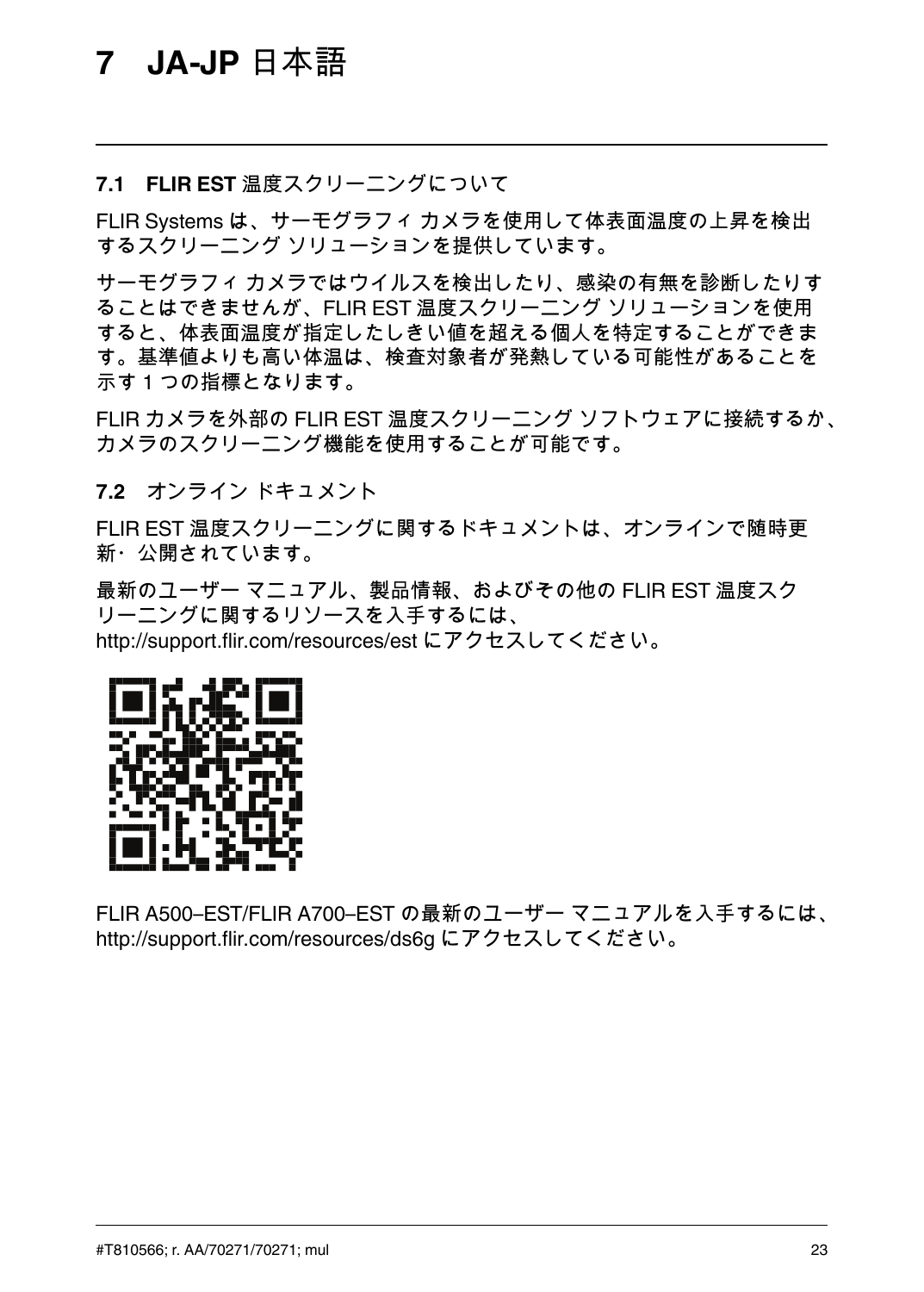

#### **7.3** 同梱物

- 赤外線カメラ
- レンズ
- イーサネット ケーブル M12 RJ45F (0.3 m)、P/N T911869ACC
- 印刷したドキュメント (カメラの Web インターフェースにログインするた めのユーザー名とパスワードを含む)

注 FLIR Systems は、事前の通知なく、どの時点においてもモデル、部品や付 属品、およびその他のアイテムを製造中止にしたり、仕様を変更したりする権 限を有します。

#### **7.4** その他の必要な機材

カメラに電力を供給してインターネットに接続するには、次の標準的な機材 (別売) が必要です。

- 標準イーサネット ケーブル (2 本)
- PoE (Power over Ethernet) インジェクタ

#### **7.5** 製品保証の延長

製品を今すぐ登録すると、下記の保証が受けられます。

• カメラの 2 年保証

延長保証を有効にするには、http://support.flir.com/camreg にアクセスしてくだ さい。

注 登録は、ご購入から 60 日以内に行ってください。

#### **7.6** 顧客サポート

問題が発生した場合や製品について質問がある場合には、お客様サポート セン ター (http://support.flir.com) までお問い合わせください。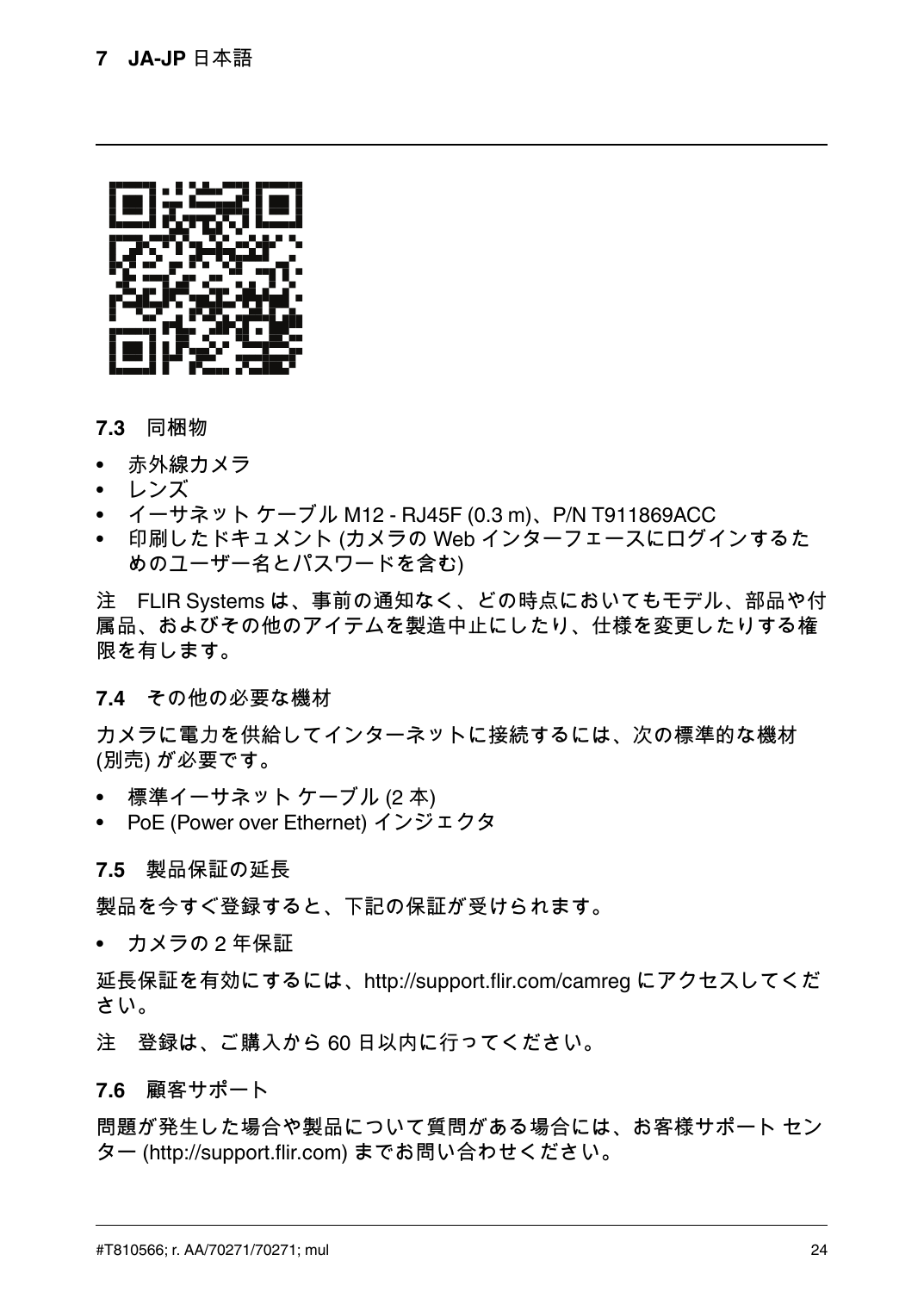#### **7.7** トレーニング

トレーニング リソース/コースについては、 http://www.flir.com/support-center/training を参照してください。

**7.8** クイック スタート ガイド

- 1. カメラの管理に使用するコンピュータで、http://support.flir.com から FLIR IP Config をダウンロードし、インストールします。
- 2. カメラを電源とネットワークに接続します。次の手順に従います。
	- 2.1. イーサネット ケーブル (M12 RJ45) をカメラのイーサネット/PoE コネクタ ([Figure](#page-3-1) 1.1 *View from the rear*, ページ [1](#page-3-1) の 3 番) に接続し ます。
	- 2.2. 標準イーサネット ケーブルをイーサネット ケーブル (M12 RJ45) に接続します。
	- 2.3. イーサネット ケーブルのもう一方の端を PoE インジェクタの出力 ポートに接続します。
	- 2.4. 標準イーサネット ケーブルで PoE インジェクタの入力ポートとコ ンピュータを接続します。
	- 2.5. PoE インジェクタを電源コンセントに接続します。カメラが自動 的に起動します。
- 3. コンピュータで、FLIR IP Config を使用してネットワーク上のカメラを識 別し、必要に応じて IP 設定を変更します。
- 4. カメラの Web インターフェースを開きます。次のいずれかを実行します。
	- 4.1. FLIR IP Config でカメラをダブルクリックします。
	- 4.2. Web ブラウザのアドレス バーにカメラの IP アドレスを入力しま す。

ログイン ビューが表示されます。

- 5. カメラのキャリブレーション証明書に記載されているユーザー名とパス ワードを使用してログインします。カメラの Web インターフェースが表示 されます。
- 6. FLIR EST 温度スクリーニング ステーションの設定、構成、および操作方 法については、オンライン マニュアルを参照してください。

**7.9** 背面からの外観

[Figure](#page-3-1) 1.1 *View from the rear*, ページ [1](#page-3-1) を参照してください。

- 1. 電源/エラー インジケータ LED (青/赤)
- 2. イーサネット通信インジケータ LED (緑)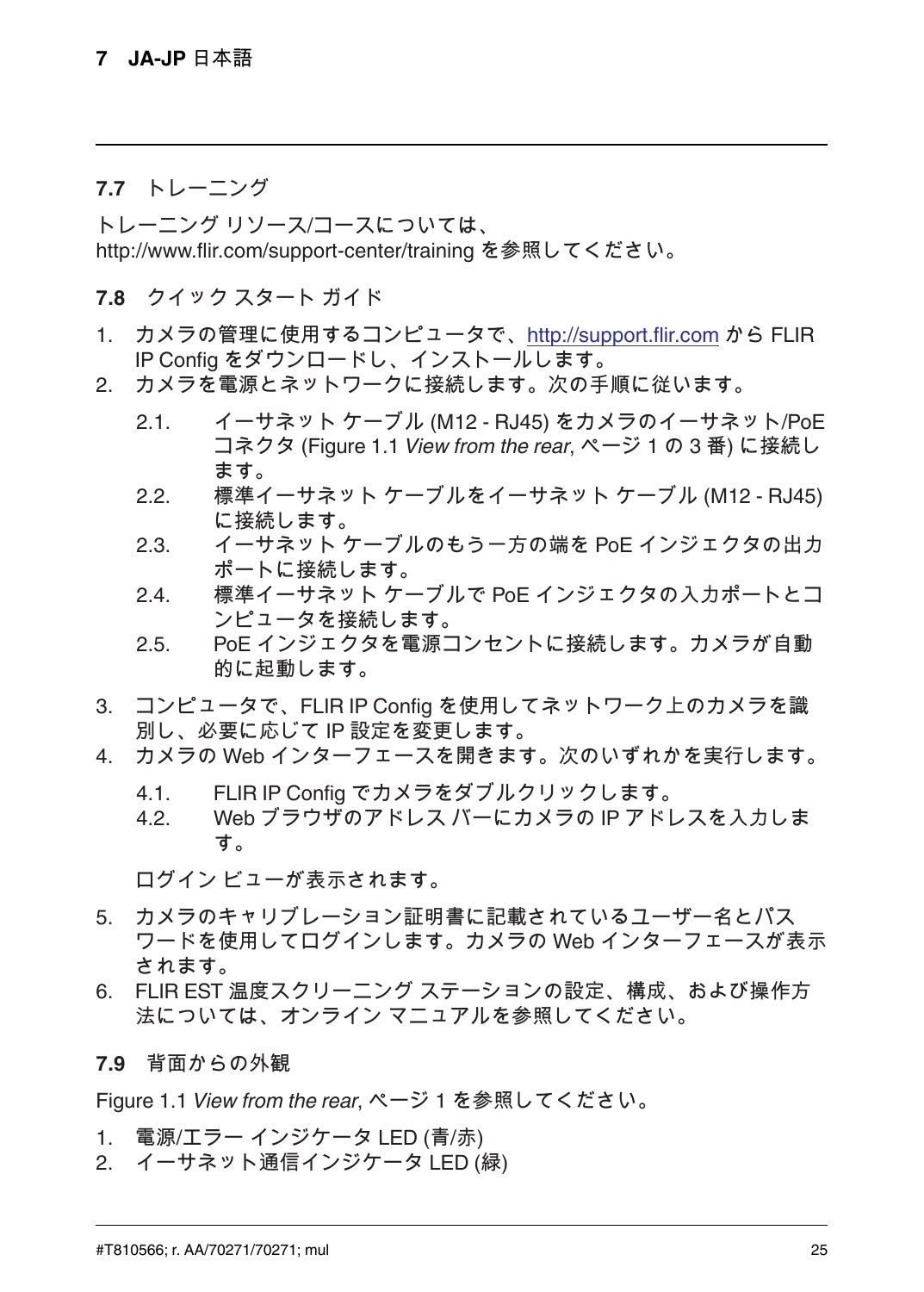- 3. Ethernet/PoE コネクタ、X コード。
- 4. 電源 I/O コネクタ、A コード。
- 5. アンテナ。
- 6. RS232/485 コネクタ、A コード。
- 7. 工場出荷時リセット ボタン工場出荷時リセット モードについては、カメラ のユーザー マニュアルを参照してください。

**7.10** 前面からの外観

[Figure](#page-3-2) 1.2 *View from the front*, ページ [1](#page-3-2) を参照してください。

- 8. 赤外線センサー
- 9. 可視カメラ
- 10. LED ランプ。
- **7.11** 標準的なスクリーニング ステーション

標準的な FLIR EST 温度スクリーニング ステーションについては、[Figure](#page-4-0) 1.3 *Typical FLIR EST Thermal [Screening](#page-4-0) station*, ページ [2](#page-4-0) を参照してください。

- 1. 背景からの干渉を防止する背景幕。
- 2. 検査対象者に向けたディスプレイ。
- 3. FLIR サーモグラフィ カメラ。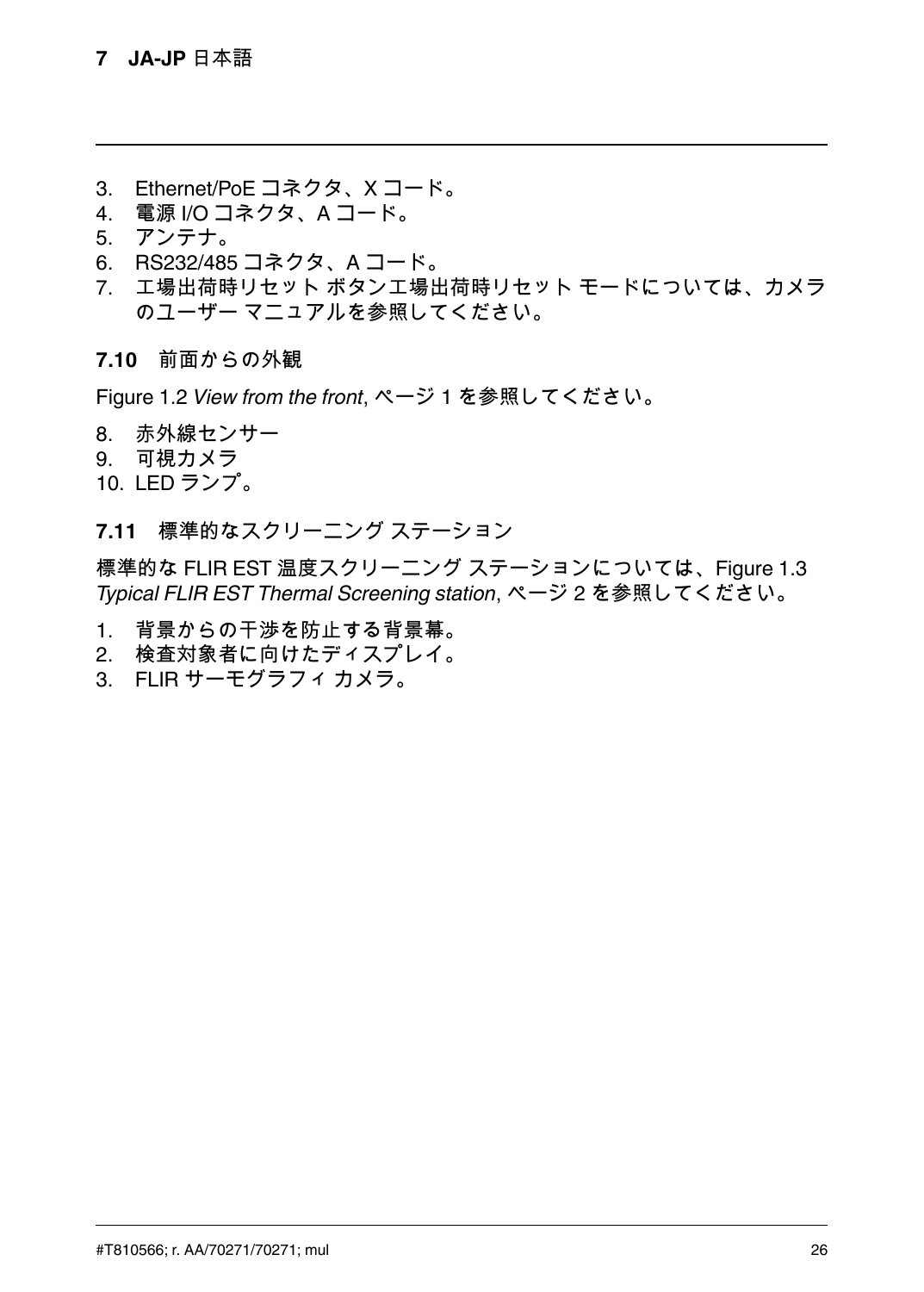#### <span id="page-29-0"></span>**8.1 FLIR EST Thermal Screening** 정보

FLIR Systems은 열화상 카메라를 사용하여 높은 피부 온도를 감지하는 다양한 선 별 솔루션을 제공합니다.

열화상 카메라로는 바이러스 또는 감염을 감지하거나 진단할 수 없지만, FLIR EST Thermal Screening 솔루션을 사용하면 피부 온도가 지정된 임계값을 초과하 는 사람을 식별할 수 있습니다. 높은 온도는 선별 대상이 열이 있음을 나타내는 징 후 중 하나일 수 있습니다.

FLIR 카메라를 외부 FLIR EST Thermal Screening 소프트웨어에 연결하거나 카 메라의 선별 기능을 사용할 수 있습니다.

**8.2** 온라인 설명서

FLIR EST Thermal Screening 설명서는 온라인에서 계속 업데이트되고 게시됩니 다.

최신 사용 설명서, 제품 정보 및 기타 FLIR EST Thermal Screening 리소스에 액세 스하려면 다음으로 이동하십시오. http://support.flir.com/resources/est.



최신 FLIR A500–EST/FLIR A700–EST 사용 설명서에 액세스하려면 다음으로 이 동하십시오. http://support.flir.com/resources/ds6g.

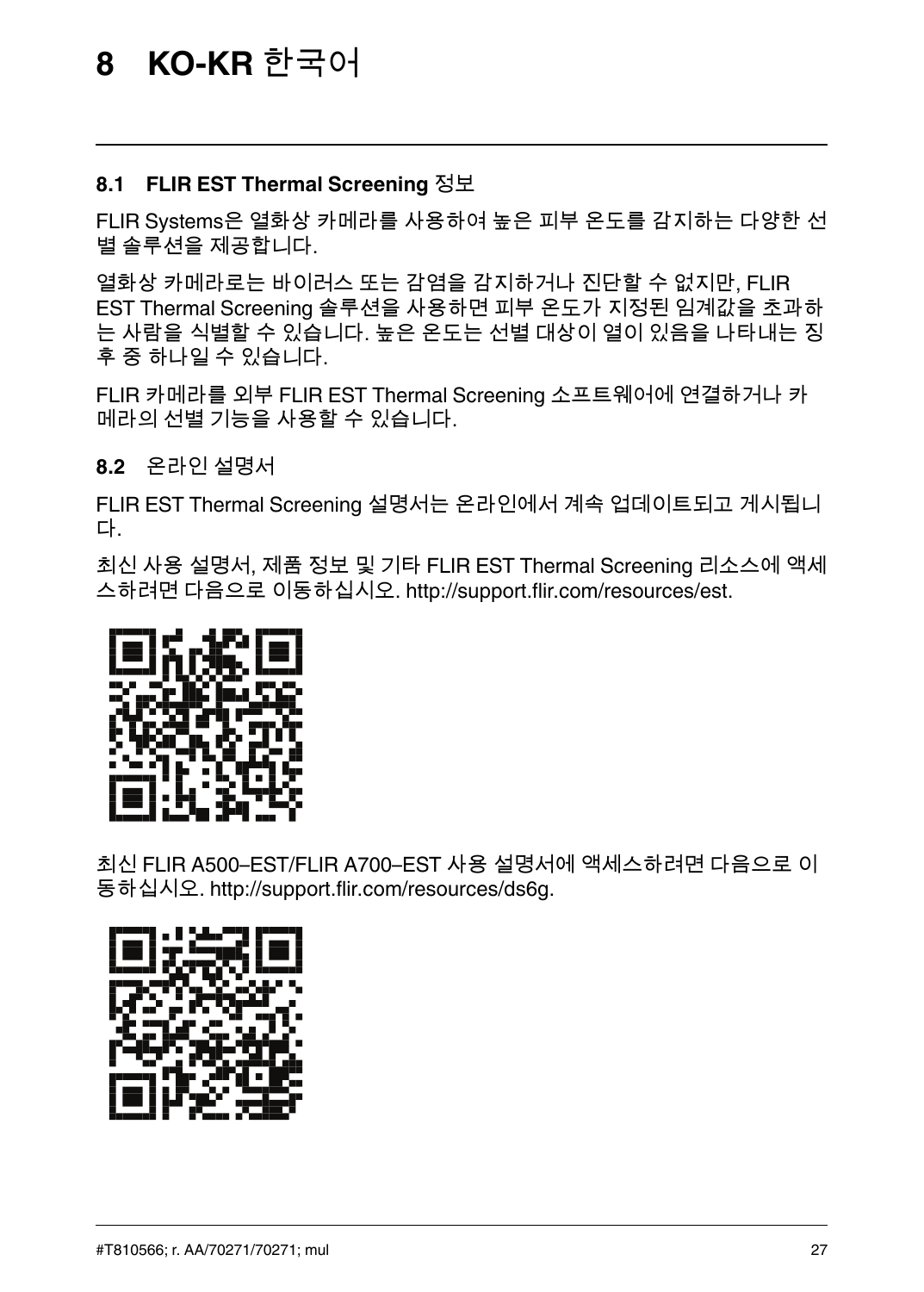#### **8.3** 내용 목록

- 적외선 카메라
- 렌즈
- 이더넷 케이블 M12-RJ45F(0.3m), P/N T911869ACC
- 카메라의 웹 인터페이스에 로그인할 때 필요한 사용자 이름 및 암호를 포함한 인쇄된 문서

참고 FLIR Systems는 언제든지 사전 통지 없이 모델, 부품과 액세서리 및 기타 품목의 생산을 중단하거나 제품 사양을 변경할 수 있는 권리를 보유합니다.

**8.4** 필요한 추가 장비

카메라 전원을 켜고 인터넷에 연결하려면 다음 표준 장비(포함되지 않음)가 필요 합니다.

- 표준 이더넷 케이블, 2개
- PoE(Power over Ethernet) 인젝터

#### **8.5** 제품 보증 연장

다음을 얻으려면 지금 바로 제품을 등록하십시오.

• 2년 카메라 보증

기간이 연장된 보증을 적용하려면 http://support.flir.com/camreg로 이동하십시오.

참고 구매일로부터 60일 이내에 등록해야 합니다.

#### **8.6** 고객 지원

제품에 문제가 있거나 문의 사항이 있는 경우 고객 서비스 센터( http://support.flir.com)로 언제든 연락 주시기 바랍니다.

#### **8.7** 교육

교육 자료와 강의를 확인하려면 http://www.flir.com/support-center/training으로 이동하십시오.

**8.8** 퀵 스타트 가이드

- 1. 카메라 관리에 사용할 컴퓨터에서 http://support.flir.com 사이트를 방문해 FLIR IP Config를 다운로드 및 설치합니다.
- 2. 카메라를 전원 및 네트워크에 연결합니다. 다음을 수행하십시오.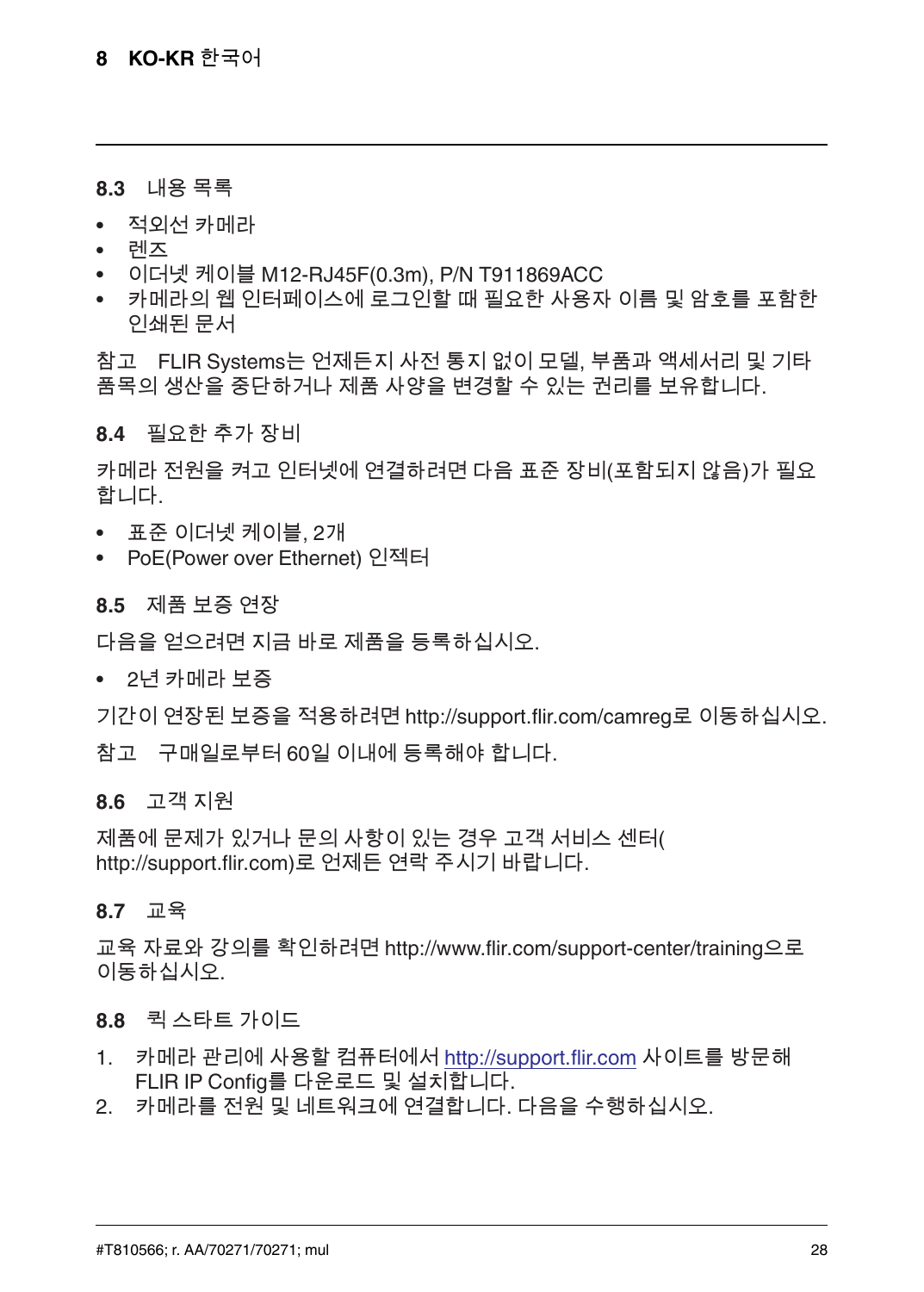- 2.1. 이더넷 케이블(M12-RJ45)을 카메라의 이더넷/PoE 커넥터([Figure](#page-3-1) 1.1 *[View](#page-3-1) from the rear*, 페이지 [1](#page-3-1), 항목 3)에 연결합니다.
- 2.2. 표준 이더넷 케이블을 이더넷 케이블(M12-RJ45)에 연결합니다.<br>2.3. 이더넷 케이블의 다른 한 쪽을 PoE 인젝터의 출력 포트에 연결합
- 2.3. 이더넷 케이블의 다른 한 쪽을 PoE 인젝터의 출력 포트에 연결합니 다.
- 2.4. 표준 이더넷 케이블을 PoE 인젝터의 입력 포트에서 컴퓨터로 연결 합니다.
- 2.5. PoE 인젝터를 전원 콘센트에 연결합니다. 카메라가 자동으로 시작 됩니다.
- 3. 컴퓨터에서 FLIR IP Config를 사용해 네트워크의 카메라를 식별하고, 필요한 경우 IP 설정을 변경합니다.
- 4. 카메라 웹 인터페이스를 엽니다. 다음 중 하나를 수행하십시오.
	- 4.1. FLIR IP Config에서 카메라를 두 번 클릭합니다.
	- 4.2. 웹 브라우저의 주소 표시줄에 카메라의 IP 주소를 입력합니다.

그러면 로그인 뷰가 표시됩니다.

- 5. 카메라 보정 인증서에 있는 사용자 이름과 암호를 사용하여 로그인합니다. 그 러면 카메라의 웹 인터페이스가 표시됩니다.
- 6. FLIR EST Thermal Screening 스테이션을 설치, 구성 및 작동하는 방법에 대 한 지침은 온라인 설명서를 참조하십시오.
- **8.9** 배면도

[Figure](#page-3-1) 1.1 *View from the rear*, 페이지 [1](#page-3-1) 섹션을 참조하십시오.

- 1. 전원/오류 표시등 LED(청색/적색)
- 2. 이더넷 통신 표시등 LED(녹색)
- 3. 이더넷/PoE 커넥터, X-코드
- 4. 전원 I/O 커넥터, A-코드
- 5. 안테나
- 6. RS232/485 커넥터, A-코드
- 7. 기본값 재설정 버튼 기본값 재설정 모드에 대해서는 카메라 사용 설명서를 참 조하십시오.

**8.10** 전면도

[Figure](#page-3-2) 1.2 *View from the front*, 페이지 [1](#page-3-2) 섹션을 참조하십시오.

- 8. 적외선 센서
- 9. 실영상 카메라.
- 10. LED 램프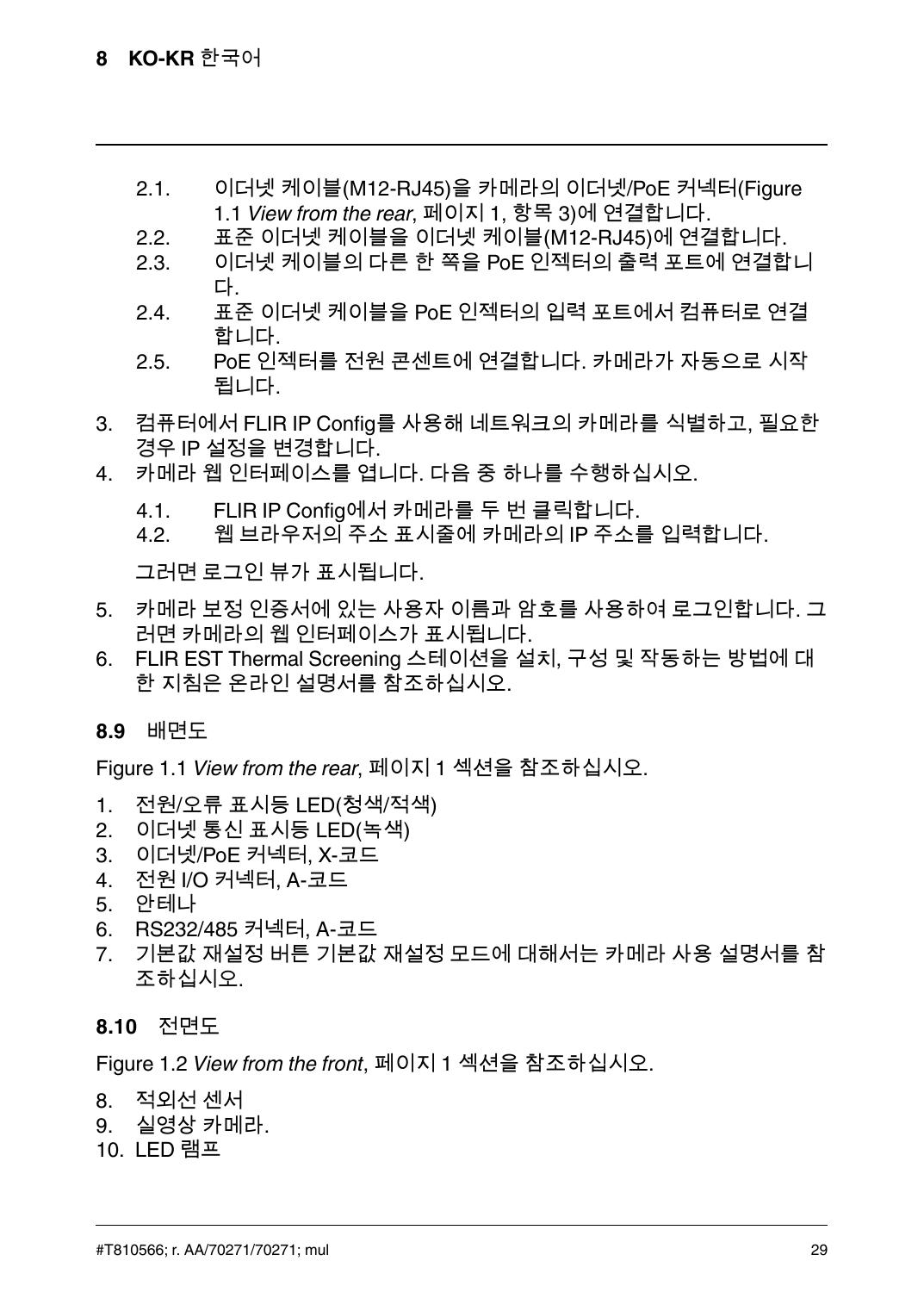# **8.11** 일반적인 선별 스테이션

일반적인 FLIR EST Thermal Screening 스테이션은 Figure 1.3 *[Typical](#page-4-0) FLIR EST Thermal [Screening](#page-4-0) station*, 페이지 [2](#page-4-0)의 내용을 참조하십시오.

- 1. 배경 교란을 방지하는 백드롭
- 2. 선별 대상과 마주하는 디스플레이
- 3. FLIR 열화상 카메라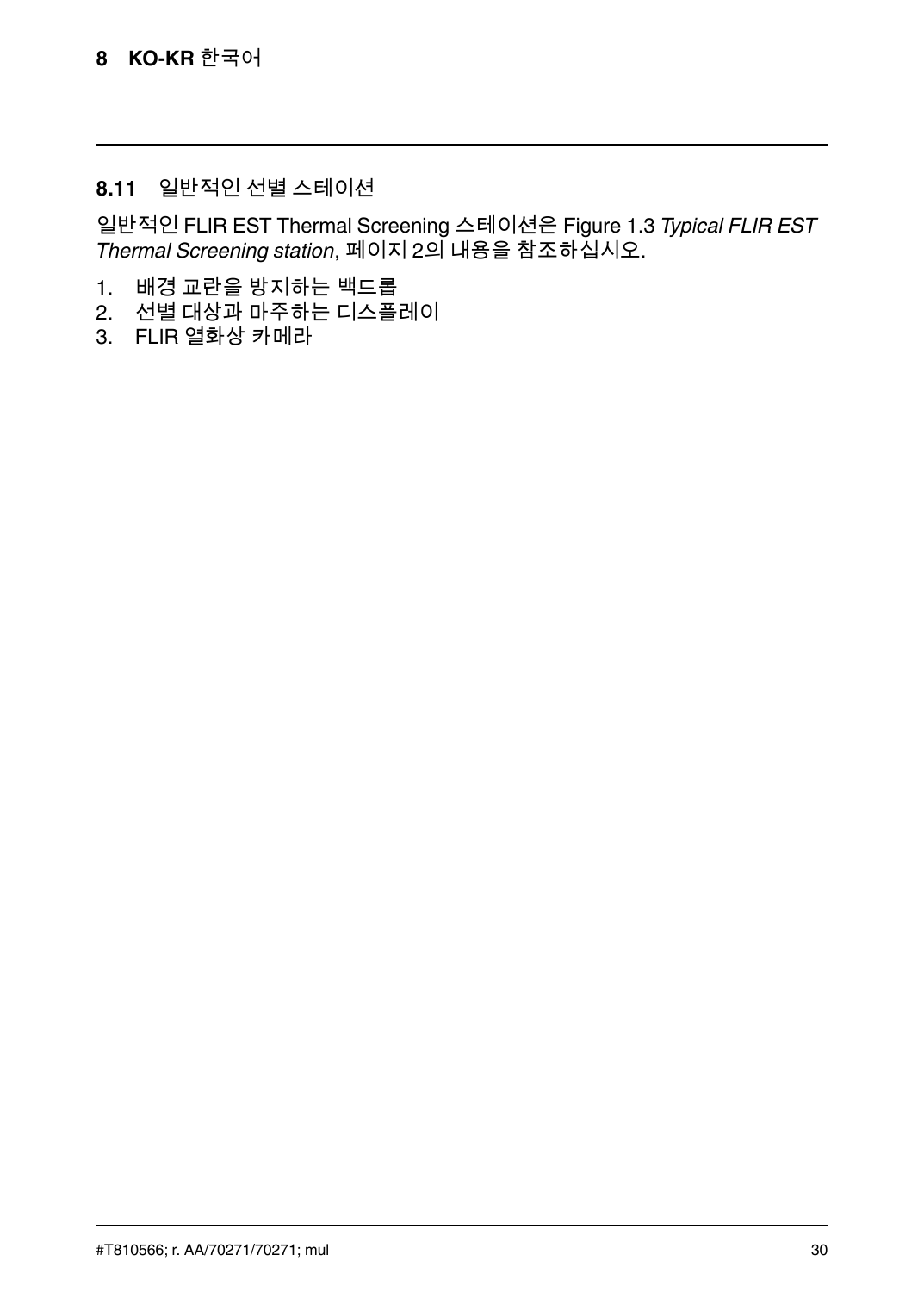# <span id="page-33-0"></span>**[9](#page-33-0) PT-PT [Português](#page-33-0)**

# **9.1 Acerca de verificação térmica FLIR EST**

A FLIR Systems fornece diferentes soluções de verificação para a deteção de temperaturas de pele elevadas utilizando câmaras térmicas.

Nenhuma câmara térmica consegue detetar ou diagnosticar um vírus ou uma infeção, mas com uma solução de verificação térmica FLIR EST é possível identificar indivíduos com temperaturas de pele superiores a um limite especificado. Uma temperatura elevada pode ser um indicador de que a pessoa analisada pode ter febre.

Pode ligar a sua câmara FLIR a um software de verificação térmica FLIR ESTexterno ou utilizar a funcionalidade de verificação na câmara.

# **9.2 Documentação online**

A documentação sobre verificação térmica FLIR EST é continuamente atualizada e publicada online.

Para aceder aos mais recentes manuais do utilizador, informações de produto e outros recursos sobre verificação térmica FLIR EST, consulte: http://support.flir.com/resources/est.



Para aceder ao mais recente manual do utilizador de FLIR A500–EST/FLIR A700–EST, consulte: http://support.flir.com/resources/ds6g.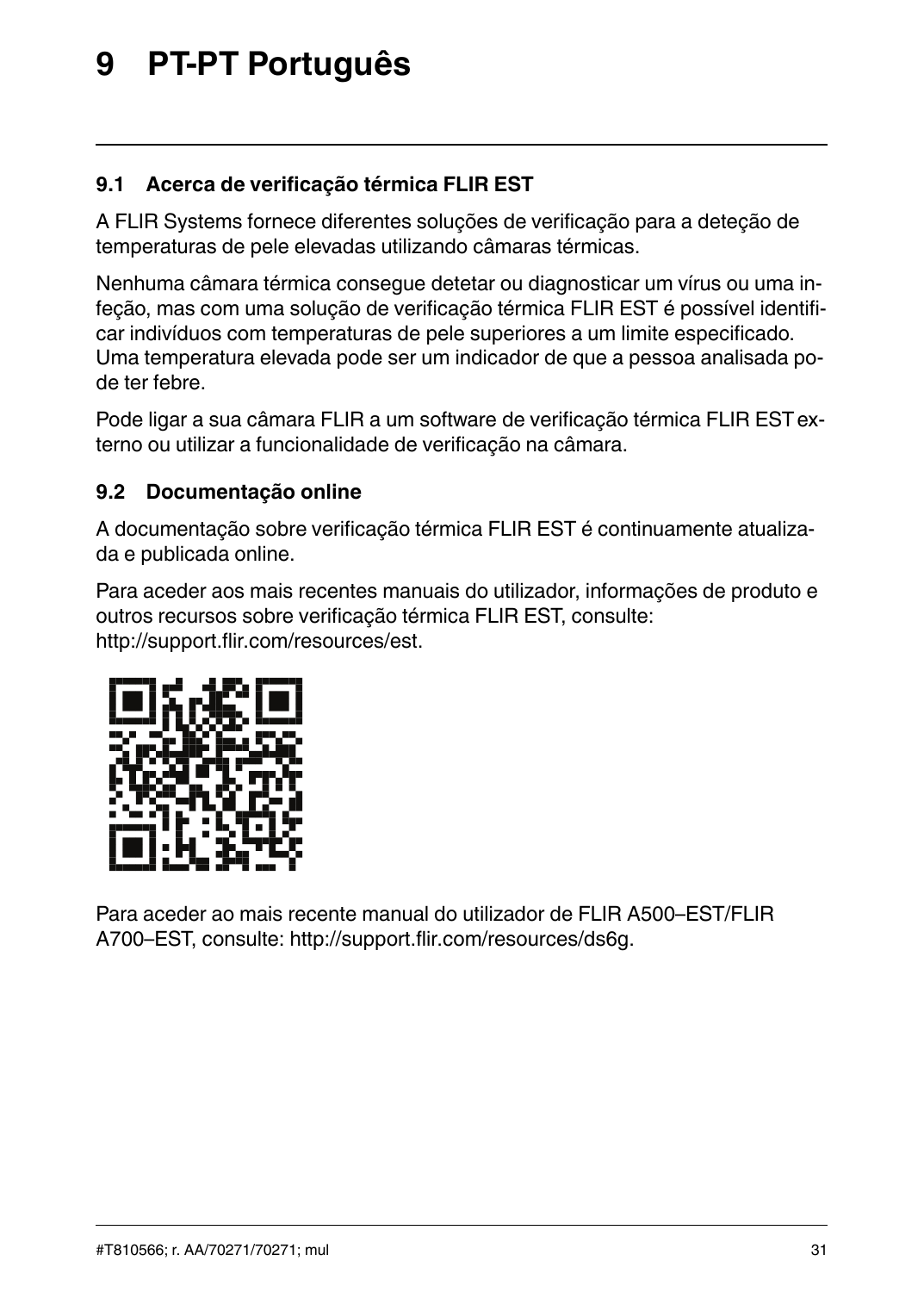

### **9.3 Lista de conteúdos**

- Câmara de infravermelhos
- Lente
- Cabo Ethernet M12 a RJ45F (0,3 m), REF. T911869ACC
- Documentação impressa, incluindo o nome de utilizador e a palavra-passe para iniciar sessão na interface Web da câmara

**Nota** A FLIR Systems reserva-se o direito de suprimir modelos, peças ou acessórios e outros artigos ou de alterar especificações em qualquer altura sem aviso prévio.

# **9.4 Equipamento adicional necessário**

Para alimentar a câmara e para ligação à Internet, é necessário o seguinte equipamento padrão (não incluído):

- Cabos Ethernet padrão, 2 unidades
- Injetor de alimentação através da Ethernet (PoE)

#### **9.5 Aumente a garantia do seu produto**

Registe já o seu produto para receber:

• 2 anos de garantia para a câmara

Para ativar a sua garantia alargada, aceda a http://support.flir.com/camreg.

**Nota** O registo deve ser concluído nos 60 dias após a data de compra.

#### **9.6 Apoio ao cliente**

Não hesite em contactar o nosso Centro de Apoio ao Cliente em http://support.flir.com caso encontre algum problema ou tenha alguma dúvida sobre o seu produto.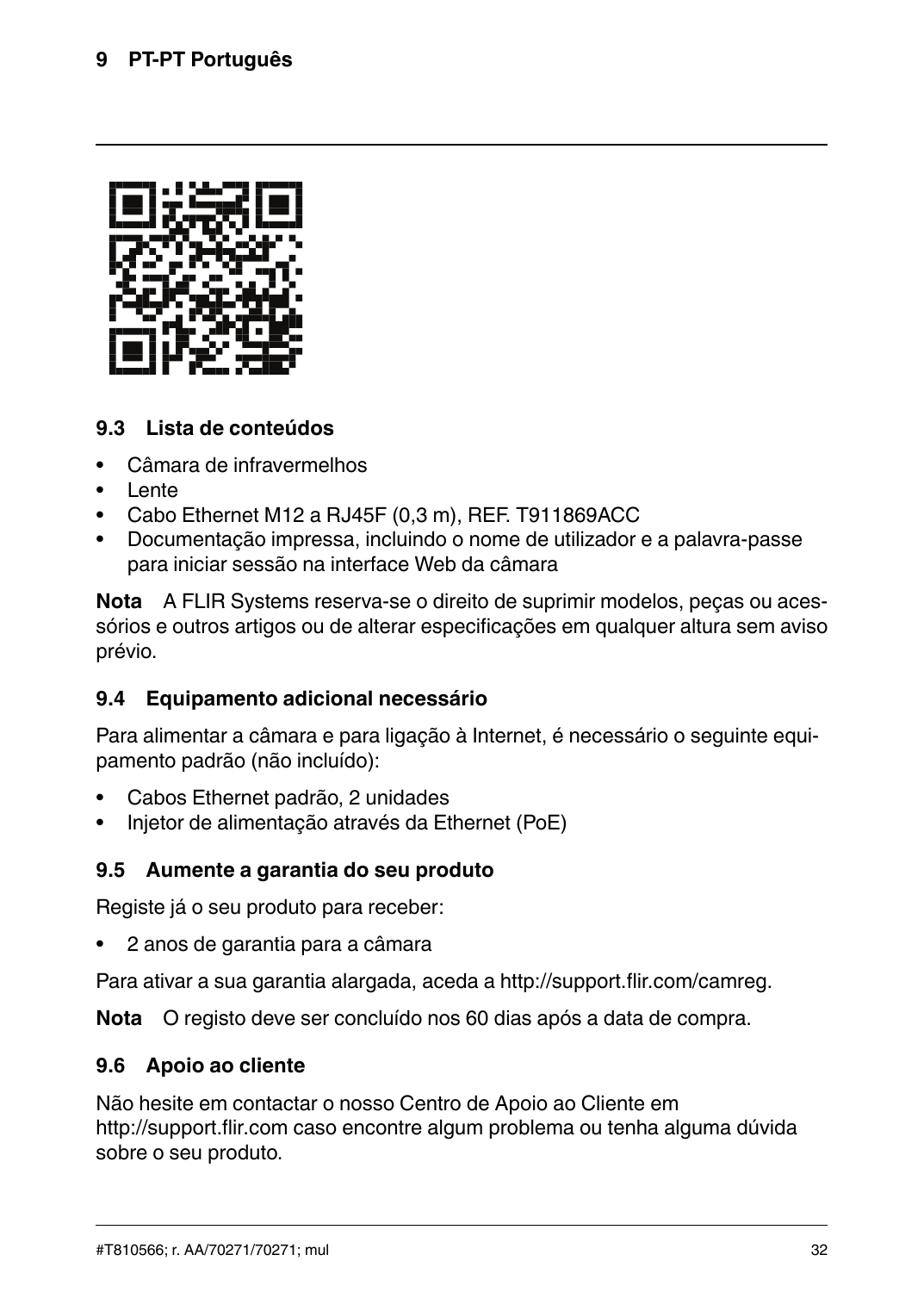### **9.7 Formação**

Para aceder a ferramentas e cursos de formação, aceda a http://www.flir.com/support-center/training.

#### **9.8 Manual de iniciação rápida**

- 1. No computador a ser utilizado para gerir a câmara, transfira FLIR IP Config a partir de http://support.flir.com e, em seguida, efetue a instalação.
- 2. Ligue a câmara à alimentação e à rede. Proceda da seguinte forma:
	- 2.1. Ligue o cabo Ethernet (M12 a RJ45) ao conector de Ethernet/PoE na câmara [\(Figure](#page-3-1) 1.1 *View from the rear*, página [1](#page-3-1), item 3).
	- 2.2. Ligue um cabo Ethernet padrão ao cabo Ethernet (M12 a RJ45).
	- 2.3. Ligue a outra extremidade do cabo Ethernet à porta OUT no injetor de PoE.
	- 2.4. Ligue um cabo Ethernet padrão da porta IN no injetor de PoE ao computador.
	- 2.5. Ligue o injetor de PoE a uma tomada elétrica. A câmara é iniciada automaticamente.
- 3. No computador, utilize FLIR IP Config para identificar a câmara na rede e altere as definições de IP, se necessário.
- 4. Abra a interface Web da câmara. Efetue uma das seguintes operações:
	- 4.1. Faça duplo clique na câmara em FLIR IP Config.
	- 4.2. Introduza o endereço IP da sua câmara na barra de endereços de um navegador da Web.

Será apresentada a vista de início de sessão.

- 5. Inicie sessão utilizando o nome de utilizador e a palavra-passe disponíveis no certificado de calibração da câmara. Será apresentada a interface Web da câmara.
- 6. Para obter instruções sobre como definir, configurar e operar uma estação de verificação térmica FLIR EST, consulte a documentação online.

#### **9.9 Perspetiva da parte posterior**

Consulte [Figure](#page-3-1) 1.1 *View from the rear*, página [1.](#page-3-1)

- 1. Indicador LED de alimentação/erros (azul/vermelho).
- 2. Indicador LED de comunicação Ethernet (verde).
- 3. Conetor Ethernet/PoE, codificação X.
- 4. Conetor I/O de alimentação, codificação A.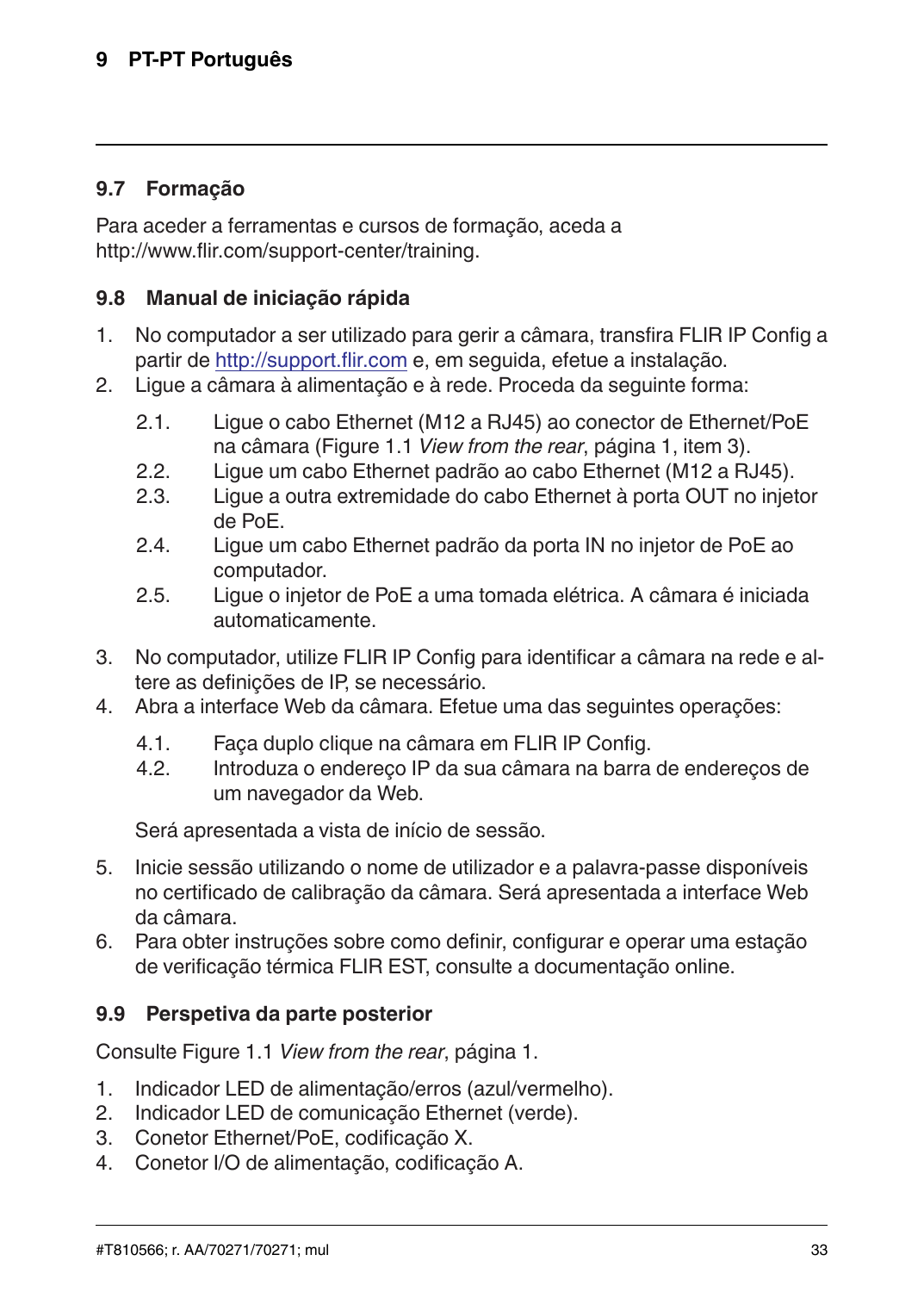- 5. Antena.
- 6. Conetor RS232/485, codificação A.
- 7. Botão de reposição de fábrica. Para os modos de reposição de fábrica, consulte o manual do utilizador da câmara.

# **9.10 Perspetiva da parte frontal**

Consulte [Figure](#page-3-2) 1.2 *View from the front*, página [1](#page-3-2).

- 8. Sensor de infravermelhos.
- 9. Câmara de visualização.
- 10. Lâmpadas LED.

# **9.11 Estação de verificação típica**

Estação de verificação térmica FLIR EST típica, consulte Figure 1.3 *[Typical](#page-4-0) FLIR EST Thermal [Screening](#page-4-0) station*, página [2.](#page-4-0)

- 1. Pano de fundo para evitar perturbações.
- 2. Ecrã virado para a pessoa analisada.
- 3. Câmara térmica FLIR.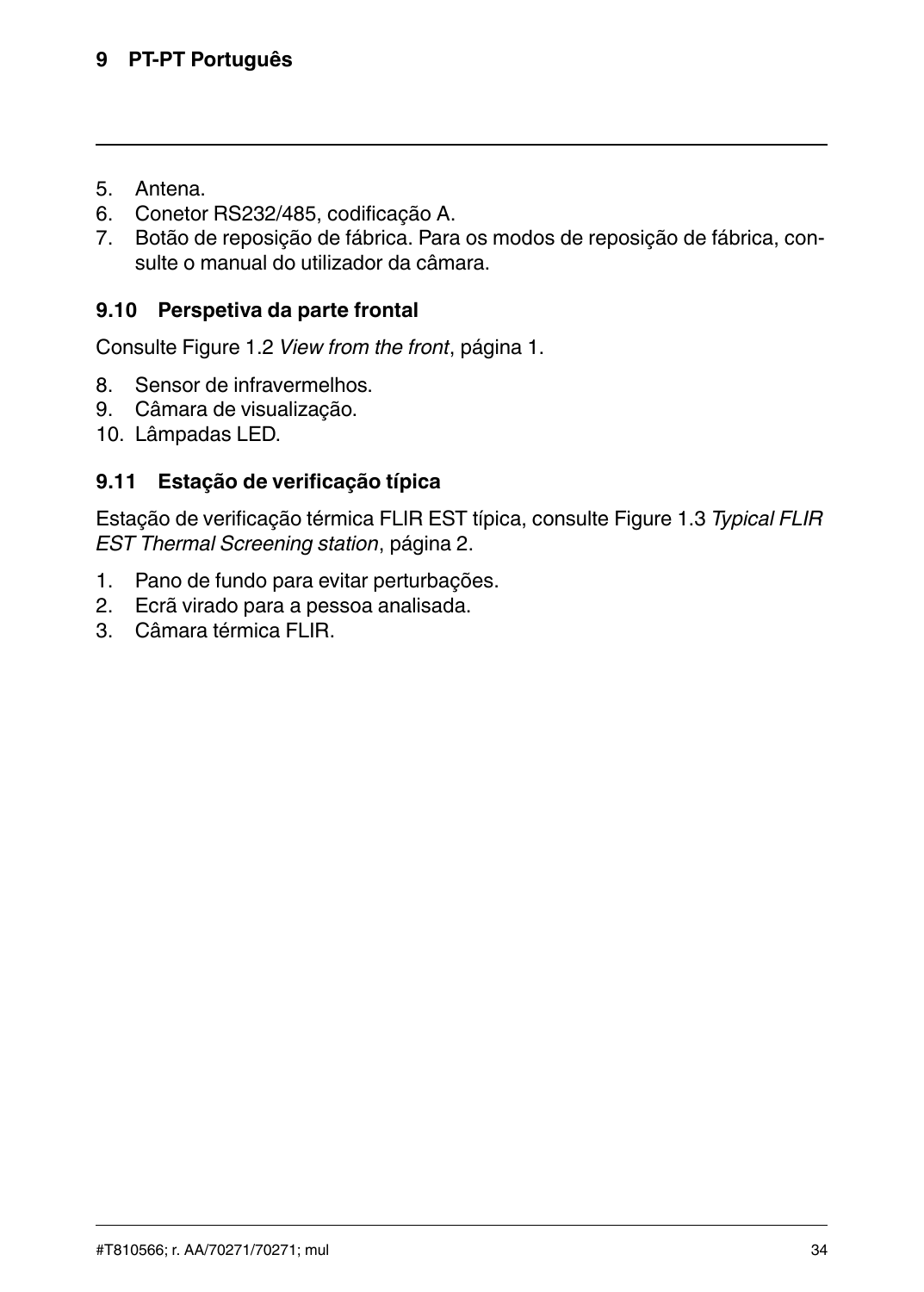#### <span id="page-37-0"></span>**10.1** 关于 **FLIR EST** 热成像筛查

FLIR Systems 提供了不同的体温筛查解决方案,用于通过热像仪检测体温升高的 现象。

没有一款热像仪能够检测到病毒或或诊断出是否感染,但借助 FLIR EST 热成像 筛查解决方案可以识别出体温超过指定阈值的个人。体温升高可能是说明接受筛 查的个人有发热症状的指标之一。

您可以将 FLIR 热像仪连接到外部 FLIR EST 热成像筛查软件,或使用此热像仪的 筛查功能。

**10.2** 在线文档

FLIR EST 热成像筛查文档会不断进行更新,并在线发布。

要获取最新的用户手册、产品信息和其他 FLIR EST 热成像筛查资源,请转到: http://support.flir.com/resources/est。



要获取最新的 FLIR A500-EST/FLIR A700-EST 用户手册,请转到: http://support.flir.com/resources/ds6g。

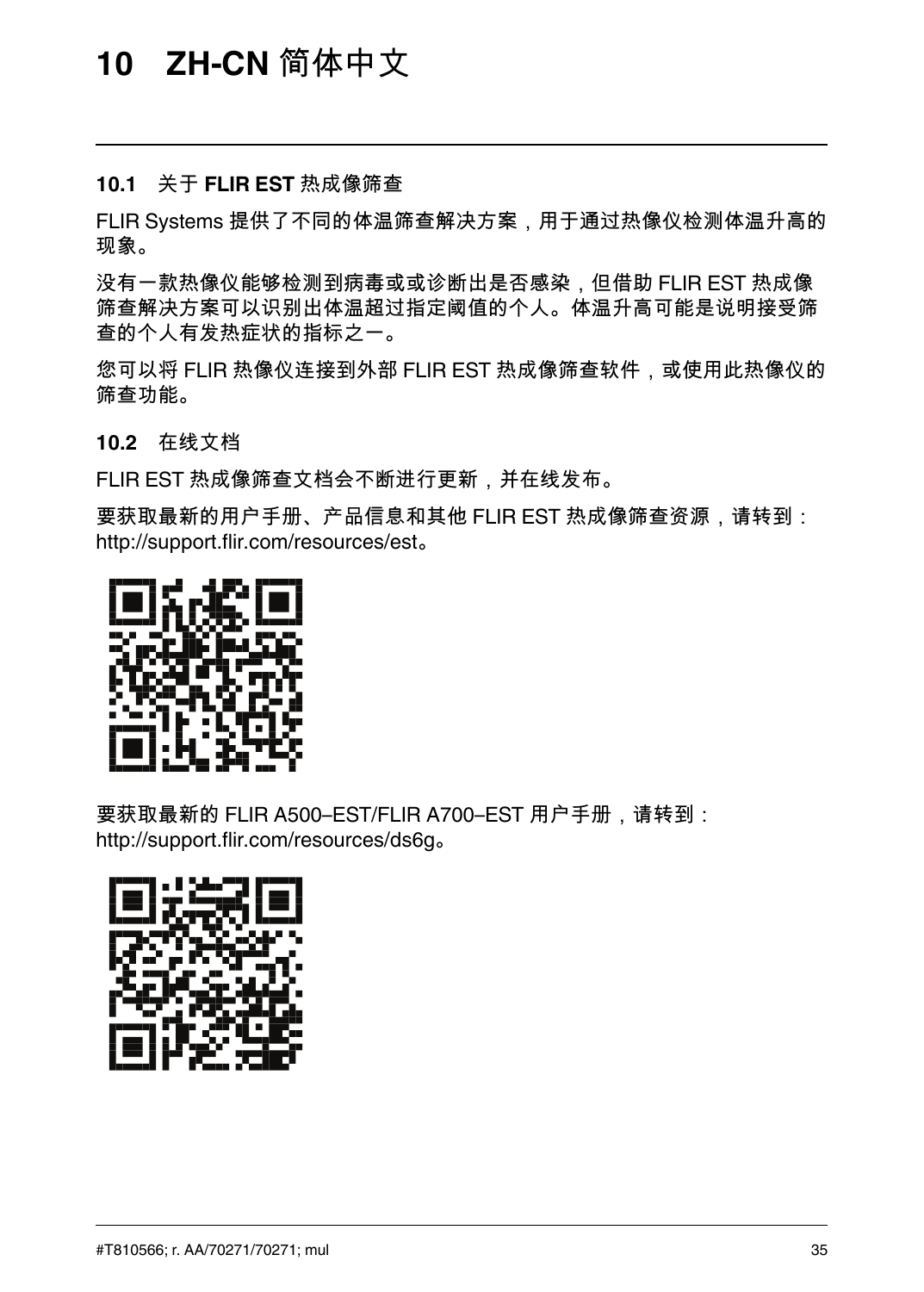#### **10.3** 内容清单

- 红外热像仪
- 镜头
- 0.3 米 M12 转 RJ45F 以太网电缆,P/N T911869ACC
- 印刷文档包括登录热像仪 Web 界面所使用的用户名和密码

注意 FLIR Systems 保留在未予事先通知的情况下,随时中止供应某些型号、部 件或附件及其他物件,或更改相应规格的权利。

#### **10.4** 需要其他设备

要将热像仪连接到电源和互联网,需要使用以下并未随附的标准设备;

- 标准以太网电缆,2 条
- 以太网供电 (PoE) 供电器

#### **10.5** 延长产品保修期

立即注册您的产品即可获得:

• 2 年热像仪保修

要激活您的延长保修,请前往 http://support.flir.com/camreg。

注意 注册必须在自购买之日起的 60 日内完成。

**10.6** 客户支持

如果遇到问题或对产品有任何疑问, 敬请访问我们的客户支持中心: http://support.flir.com。

**10.7** 培训

获取更多培训资源和课程,请前往 http://www.flir.com/support-center/training。

#### **10.8** 快速入门指南

- 1. 在用于管理热像仪的计算机上,从 http://support.flir.com 下载 FLIR IP Config 并安装。
- 2. 将热像仪连接到电源和网络。完成以下操作:
	- 2.1. 将 M12 转 RJ45 以太网电缆连接到热像仪的以太网/PoE 连接器 ([Figure](#page-3-1) 1.1 *View from the rear*, 页面 [1](#page-3-1),第 3 项)。
	- 2.2. 将标准以太网电缆连接到 M12 转 RJ45 以太网电缆。
	- 2.3. 将以太网电缆的另一端连接到 PoE 供电器的输出端口。
	- 2.4. 将标准以太网电缆从 PoE 供电器的输入端口连接到电脑。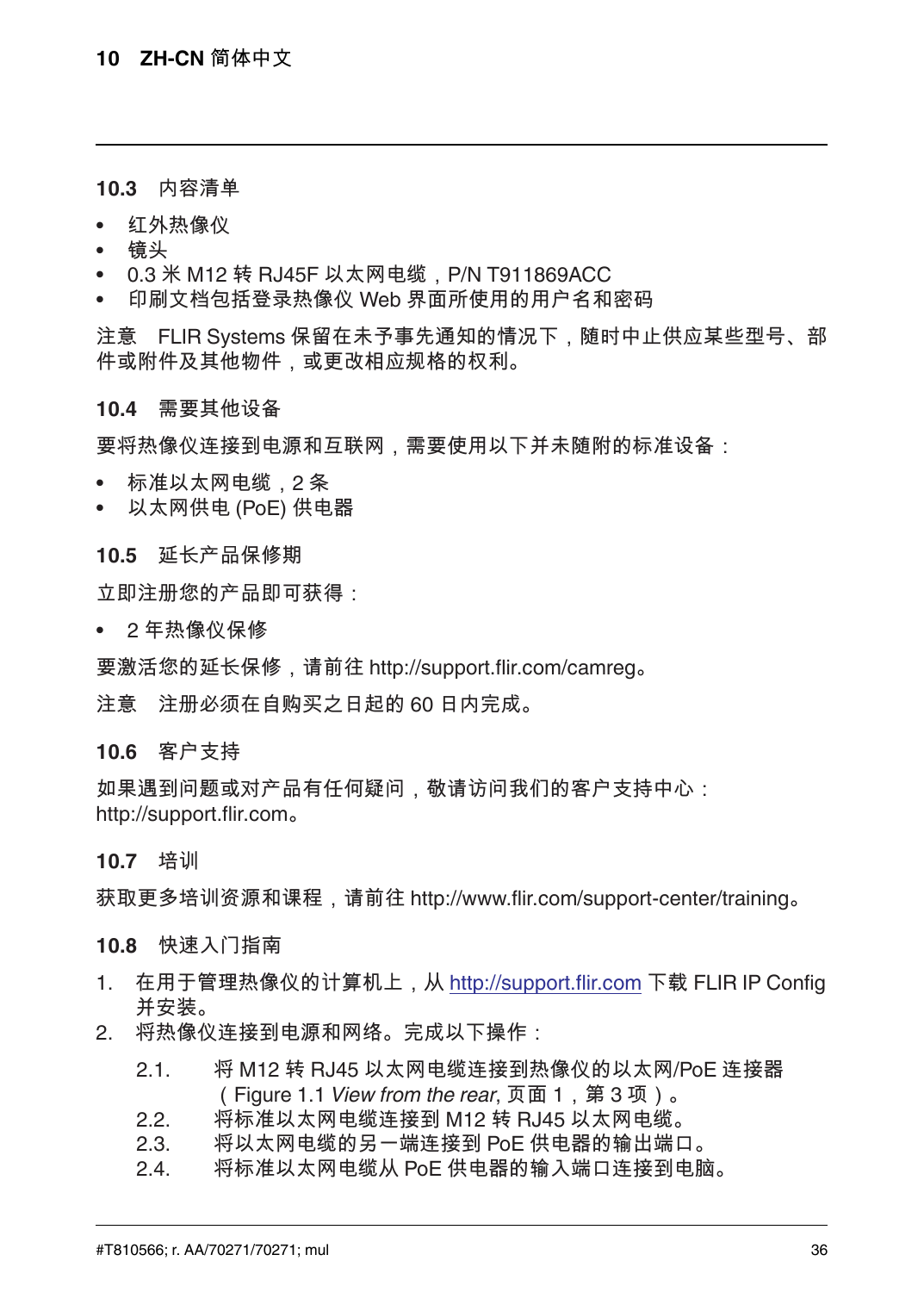2.5. 将 PoE 供电器连接到电源插座。热像仪将自动启动。

- 3. 在计算机上使用 FLIR IP Config 识别网络中的热像仪,并在必要时更改 IP 设 置。
- 4. 打开热像仪 Web 界面。请执行以下一项操作:
	- 4.1. 双击 FLIR IP Config 中的热像仪。<br>4.2. 在 Web 浏览器的地址栏中输入热
	- 4.2. 在 Web 浏览器的地址栏中输入热像仪的 IP 地址。

这样将会显示登录视图。

- 5. 使用热像仪校准证书提供的用户名和密码登录。这样将会显示热像仪的 Web 界面。
- 6. 有关如何设置、配置和操作 FLIR EST 热成像筛查工作站的说明,请参阅在 线文档。
- **10.9** 后视图

请参阅 [Figure](#page-3-1) 1.1 *View from the rear*, 页面 [1](#page-3-1)。

- 1. 电源/错误 LED 指示灯(蓝色/红色)。
- 2. 以太网通信 LED 指示灯(绿色)。
- 3. 以太网/PoE 连接器,X 型。
- 4. 电源 I/O 连接器, A 型。
- 5. 天线。
- 6. RS232/485 连接器,A 型。
- 7. 恢复出厂设置按钮。请参阅热像仪用户手册以获取有关恢复出厂设置模式的 信息。

#### **10.10** 前视图

请参阅 [Figure](#page-3-2) 1.2 *View from the front*, 页面 [1](#page-3-2)。

- 8. 红外传感器。
- 9. 可见光相机。
- 10. LED 灯。

#### **10.11** 典型筛查工作站

请参阅 Figure 1.3 *Typical FLIR EST Thermal [Screening](#page-4-0) station*, 页面 [2](#page-4-0) 以获取有 关典型 FLIR EST 热成像筛查工作站的信息。

- 1. 背景板可防止背景干扰。
- 2. 显示屏朝向接受筛查的人。
- 3. FLIR 热像仪。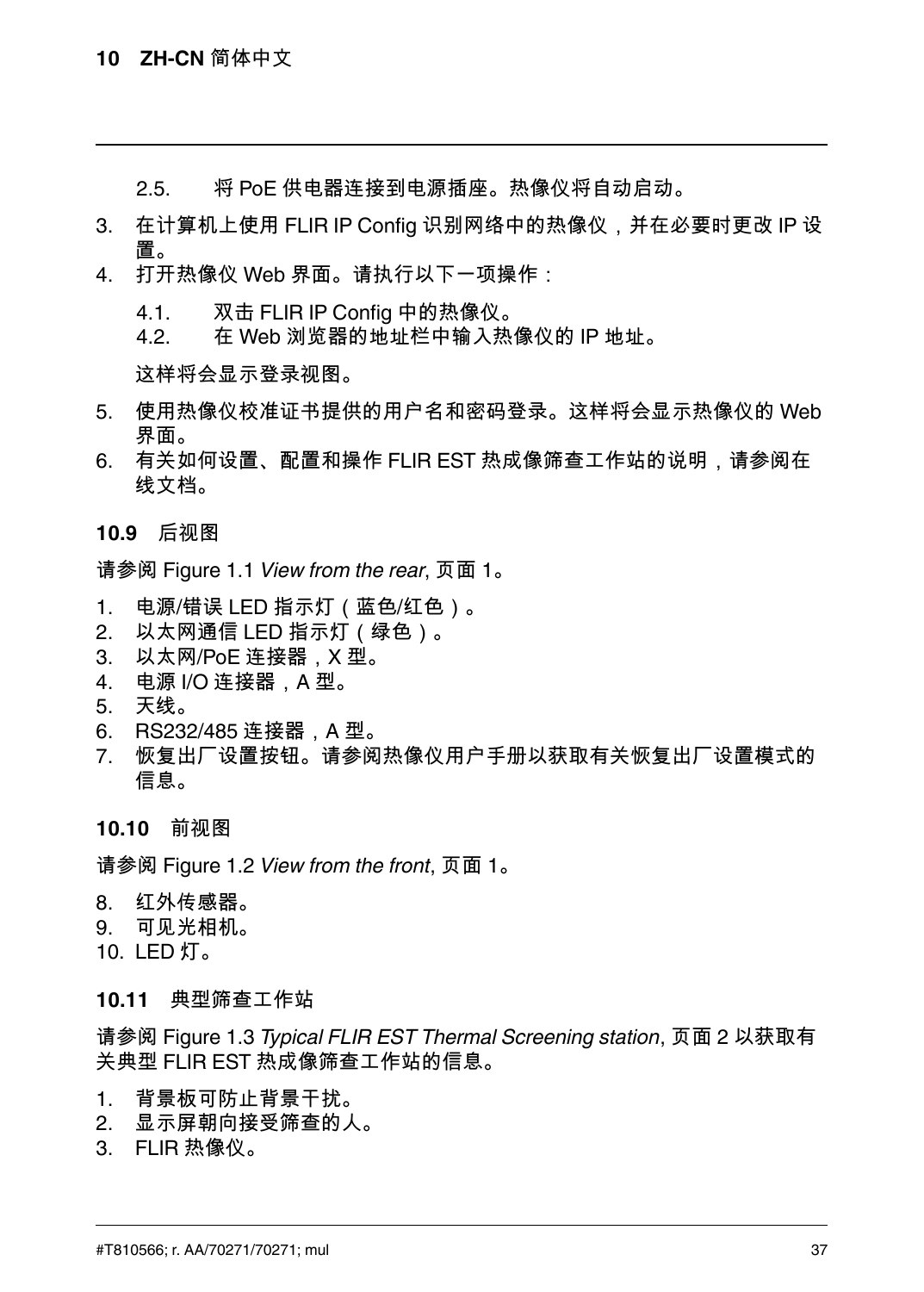#### <span id="page-40-0"></span>**11.1** 關於 **FLIR EST** 體溫篩檢

FLIR Systems 提供不同的熱像儀用於皮膚溫度篩檢解決方案。

沒有熱像儀能偵測或診斷病毒或感染、但透過 FLIR EST 體溫篩檢解決方案,就 能識別皮膚溫度高於指定警報值的個人。較高的溫度,可能代表接受篩檢者已發 燒。

您可以將 FLIR 熱像儀連接至外部 FLIR EST 體溫篩檢軟體,或使用熱像儀中的篩 檢功能。

**11.2** 線上文件

FLIR EST 體溫篩檢文件會持續更新並在線上發佈。

若要存取最新的使用說明書、產品資訊和其它 FLIR EST 體溫篩檢資源,請前 往:http://support.flir.com/resources/est。



若要存取最新的 FLIR A500–EST/FLIR A700–EST 使用說明書,請前往: http://support.flir.com/resources/ds6g。

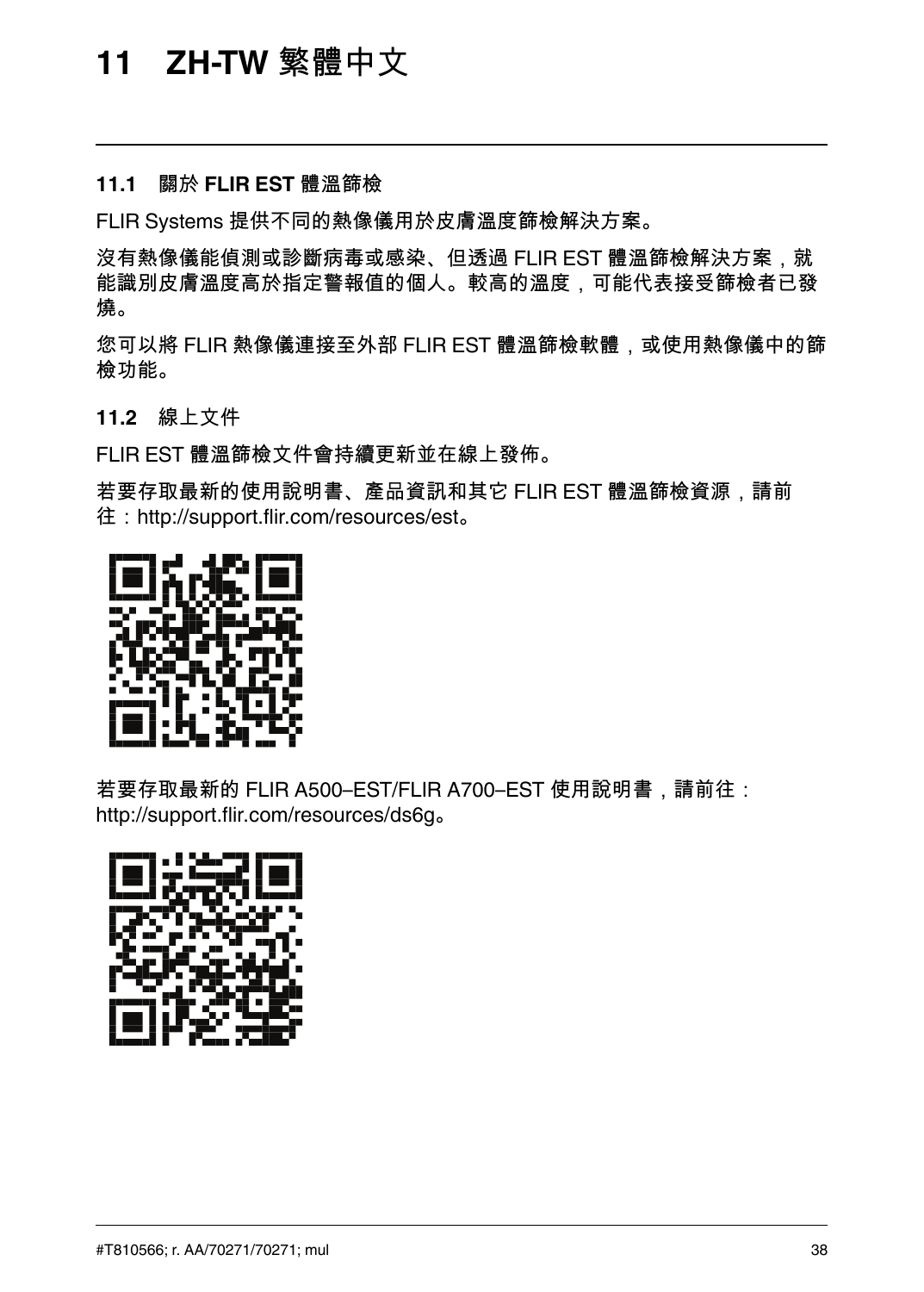#### **11.3** 內容物清單

- 紅外線熱像儀
- 鏡頭
- 乙太網路纜線 M12 轉 RJ45F (0.3 m),P/N T911869ACC
- 已印刷文件,包括用來登入熱像儀網路介面的使用者名稱和密碼

注意 FLIR Systems 保留在未予事先通知的情況下,隨時中止供應某些型號、部 品 附件及其它物品 或變更相應規格的權利。

#### **11.4** 需要額外的設備

需要以下標準設備 (未隨附) 以為熱像儀供電和連接網際網路:

- 標準乙太網路纜線,2 條
- 乙太網路供電 (PoE) 電源供應器

#### **11.5** 延長產品保固

立刻註冊您的產品,就可獲得:

• 2 年熱像儀保固

若要啟用延長保固,請前往 http://support.flir.com/camreg。

注意 必須在購買日後 60 天內註冊完畢。

**11.6** 客戶支援

若您遭遇任何問題,或有任何產品方面的疑問,請立刻與客戶支援中心聯絡,網 址為 http://support.flir.com。

**11.7** 培訓

如需了解訓練資源和課程,請前往 http://www.flir.com/support-center/training。

#### **11.8** 快速入門指南

- 1. 在用於管理熱像儀的電腦上,從 http://support.flir.com 下載 FLIR IP Config, 然後進行安裝。
- 2. 將熱像儀連接至電源與網路。執行以下操作:
	- 2.1. 將乙太網路纜線 (M12 轉 RJ45) 連接至熱像儀上的乙太網路/PoE 接 頭 [\(Figure](#page-3-1) 1.1 *View from the rear*, 頁 [1](#page-3-1),項目 3)。
	- 2.2. 將標準乙太網路纜線連接至乙太網路纜線 (M12 轉 RJ45)。
	- 2.3. 將乙太網路纜線的另一端連接到 PoE 電源供應器的輸出連接埠。
	- 2.4. 將標準乙太網路纜線從 PoE 電源供應器上的輸入連接埠連接到電腦。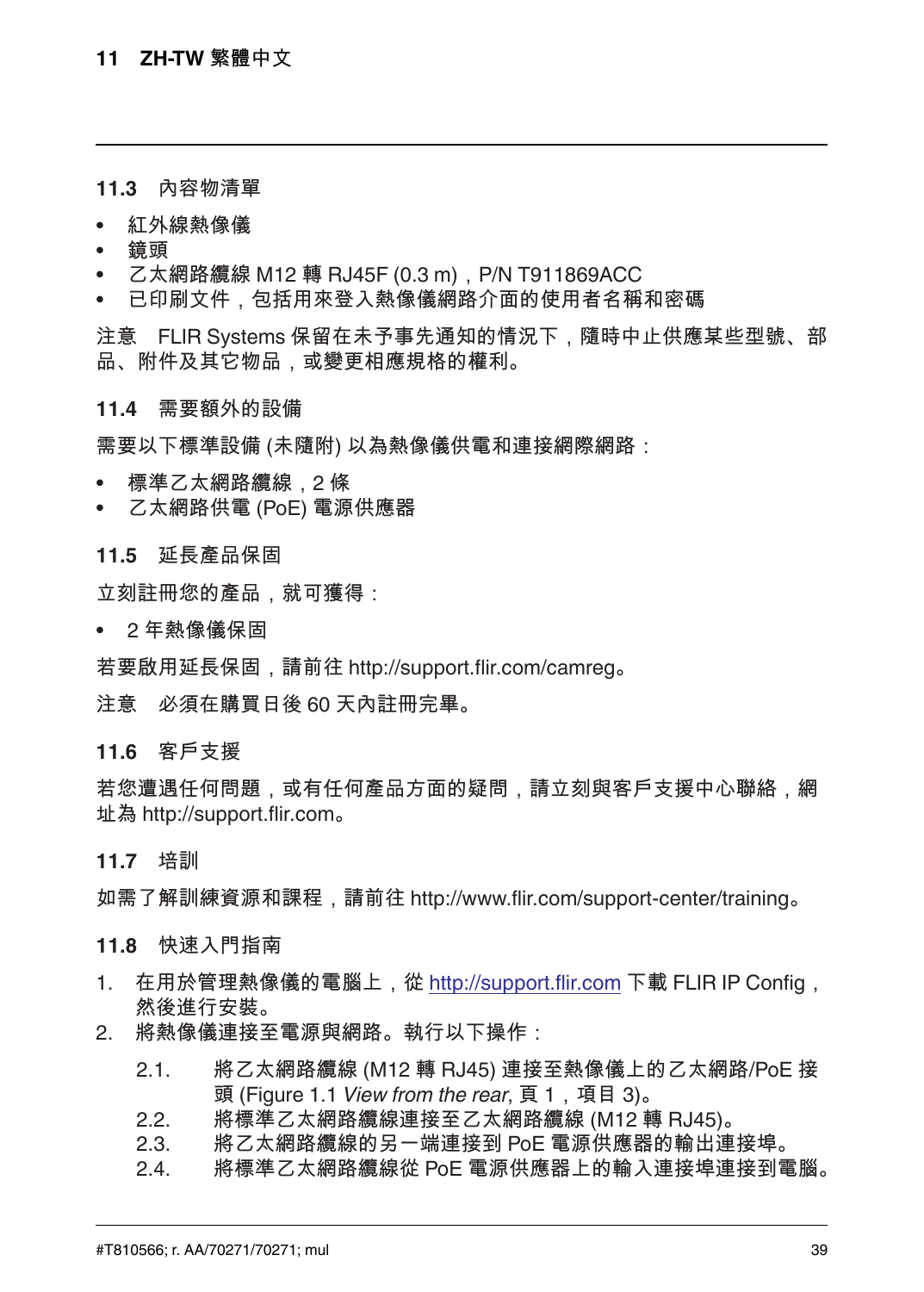2.5. 將 PoE 電源供應器連接至電源插座。熱像儀會自動啟動。

- 3. 在電腦上,使用 FLIR IP Config 來識別網路上的熱像儀,並視需要變更 IP 設 定。
- 4. 開啟熱像儀網路介面。執行以下一種操作:
	- 4.1. 在 FLIR IP Config 中的熱像儀上按兩下。<br>42 在網百瀏覽器的網址列中輸入熱像儀的」
	- 4.2. 在網頁瀏覽器的網址列中輸入熱像儀的 IP 位址。

此時會顯示登入檢視畫面。

- 5. 使用熱像儀校準證書上提供的使用者名稱和密碼登入。此時會顯示熱像儀的 網頁介面。
- 6. 如需架設、設定及操作 FLIR EST 熱篩檢站的相關指示,請參閱線上文件。

#### **11.9** 後視圖

請參閱[Figure](#page-3-1) 1.1 *View from the rear*, 頁 [1](#page-3-1)。

- 1. 電源/錯誤 LED 指示器 (藍色/紅色)。
- 2. 乙太網路通訊 LED 指示器 (綠色)。
- 3. 乙太網路/PoE 接頭,X 編碼。
- 4. 電源 I/O 接頭,A 編碼。
- 5. 天線。
- 6. RS232/485 接頭,A 編碼。
- 7. 原廠重設按鈕。如需原廠重設模式的相關資訊,請參閱熱像儀使用說明書。

#### **11.10** 前視圖

請參閱[Figure](#page-3-2) 1.2 *View from the front*, 頁 [1](#page-3-2)。

- 8. 紅外線感測器。
- 9. 可見光攝影機。
- 10. LED 燈。

#### **11.11** 典型的體溫篩檢站

典型的 FLIR EST 熱篩檢站,請參閱 Figure 1.3 *Typical FLIR EST [Thermal](#page-4-0) [Screening](#page-4-0) station*, 頁 [2](#page-4-0)。

- 1. 防止背景干擾的背景幕。
- 2. 面向接受篩檢者的顯示器。
- 3. FLIR 熱像儀。